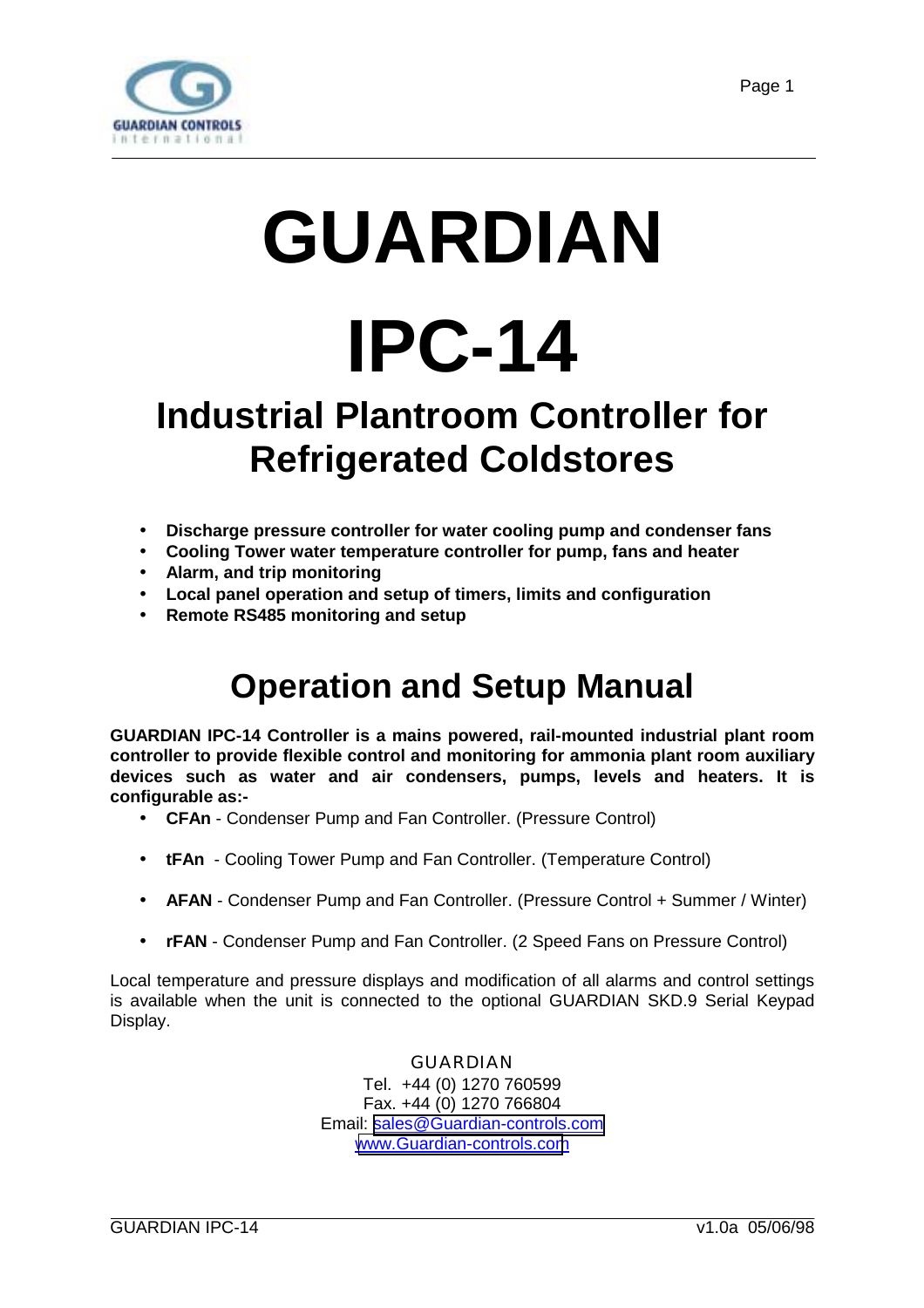

# **Contents**

| COOLING TOWER PUMP and FAN CONTROLLER (tFAn, rFAn) 14 |    |
|-------------------------------------------------------|----|
|                                                       |    |
|                                                       |    |
|                                                       |    |
|                                                       |    |
|                                                       |    |
|                                                       |    |
|                                                       |    |
|                                                       |    |
|                                                       |    |
|                                                       |    |
|                                                       |    |
| <b>Delay</b>                                          | っっ |
|                                                       |    |
|                                                       |    |
|                                                       |    |
|                                                       |    |
|                                                       |    |
|                                                       |    |
|                                                       |    |
| <b>End</b>                                            |    |
|                                                       |    |
|                                                       |    |
|                                                       |    |
|                                                       |    |
|                                                       |    |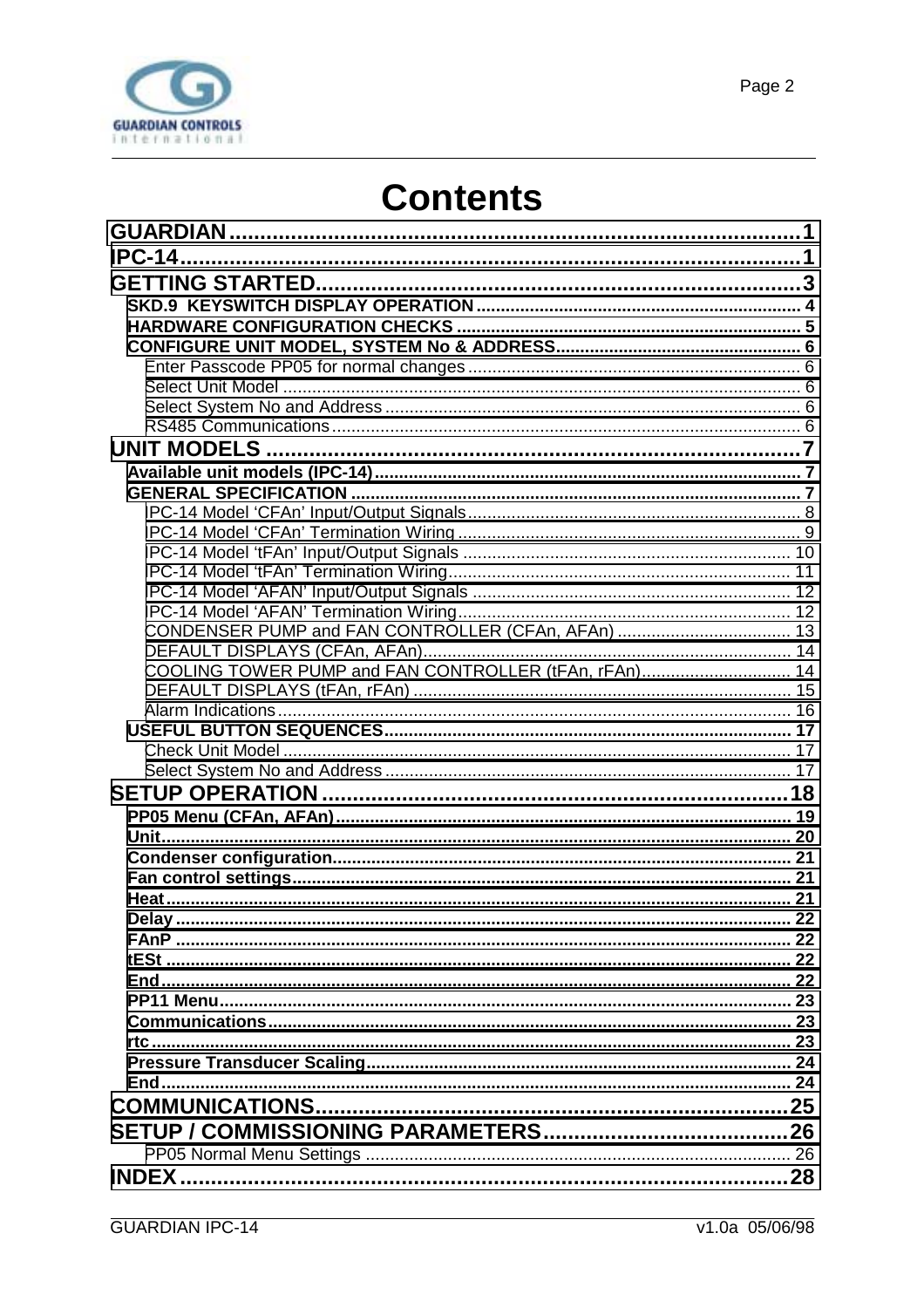<span id="page-2-0"></span>

# **Getting Started**

Guardian Controllers provide refrigeration engineers with

- **ULTIMATE FLEXIBILITY**
- **ASSURED MONITORING**
- **RELIABLE ALARMS**

This manual provides refrigeration designers, installers, service mechanics and supermarket personnel with the necessary information to achieve the above objectives.

All users require to know a few basic facts about this controller before successfully starting to perform their design, commissioning, maintenance or operating functions.

- a) All GUARDIAN controllers need to be set up with a unit model selection and other basic settings for setpoints, timers and addresses. All these settings need to be done using the SKD.9 Keyswitch Display, so the understanding of the button operation of this unit is essential.
- b) The shorthand used in the following chapters for concisely expressing button pressing and selection sequences to do all this setup needs to be understood.
- c) Mains power input voltage and hardware switch and link option selections (if any are required) must correspond to the selected unit model configuration.
- d) Since each controller can be configured in a number of different ways to perform flexible refrigeration control then an understanding of how to find out what unit model is currently selected, what it does and how it is connected, is also necessary.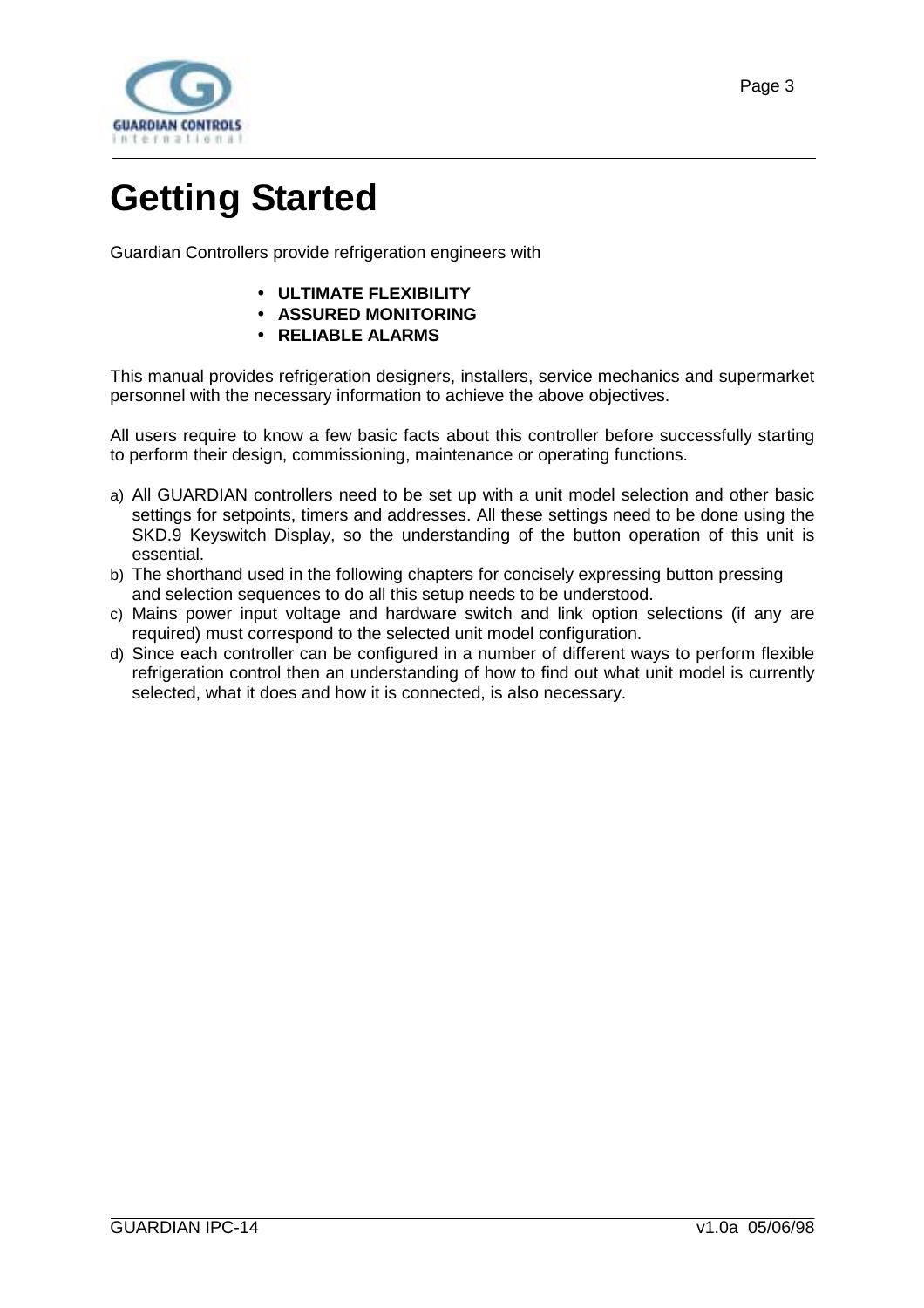<span id="page-3-0"></span>

### **SKD.9 KEYSWITCH DISPLAY OPERATION**

GUARDIAN controllers require a SKD.9 Keyswitch Display unit to be plugged into the telephone jack socket in the controller before any settings can be changed.

The SKD.9 is connected to the GUARDIAN controller via a 6-core telephone cable.

The SKD.9 Keyswitch/Display comprises a plastic enclosure housing a PCB with four membrane pushbuttons, four LED displays and a 2-position Keyswitch.



SKD.9 buttons have the following functions when pressed:

| @                        | 'next' button              | displays next value or menu selection in sequence.   |
|--------------------------|----------------------------|------------------------------------------------------|
| $\overline{\phantom{a}}$ | 'raise' button             | raises a menu settings value or menu item selection. |
| $\lt$                    | 'lower' button             | decreases a menu settings value or item selection.   |
| ?                        | 'accept' or 'enter' button | accepts any alarm and is used for entering a         |
|                          |                            | menu selection or settings value data entry          |

The two position **keyswitch** may be used to toggle display case control status from OFF to FANS only and back to AUTO

The Keyswitch is not used on any IPC-14 controllers.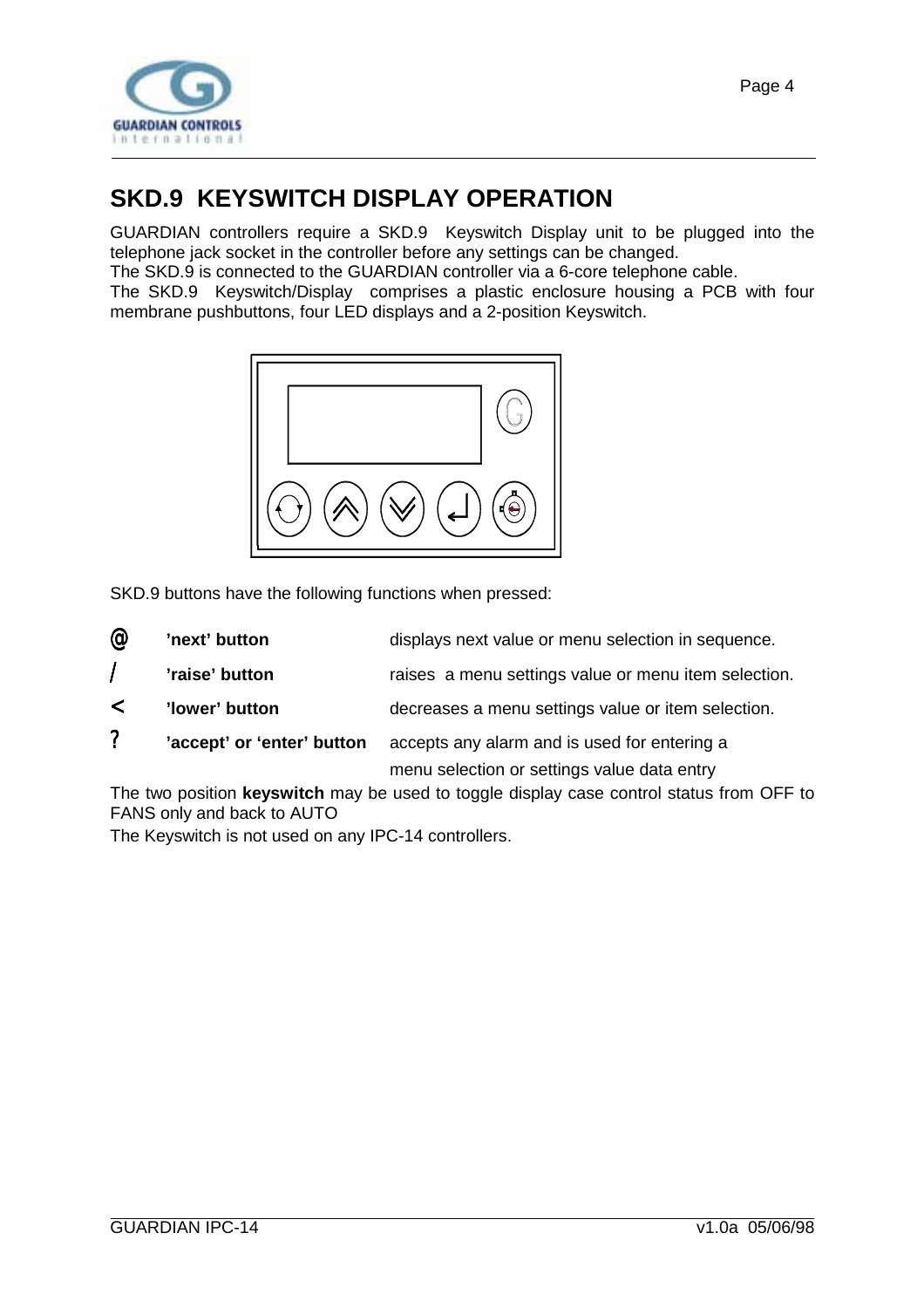<span id="page-4-0"></span>

### **BUTTON OPERATION SHORTHAND**

To assist in easy setup of control setpoints, delays, timers and other configuration settings, the sequence of button presses and subsequent displays will be shown in this handbook as below:

ii) A button symbol means press that button

iii) A display box shows the result of the last button press on the SKD.9 display.

EXAMPLES

 @ Auto @ OFF= ? -OFF is shorthand for

Press **'next'** button which then displays AUTO

Press **'next'** button which then displays OFF

Then press **'enter'** button which changes the control mode to OFF and displays -OFF @:@ Auto ?

Press **'next'** repeatedly until **Auto** is displayed then press **'enter'.**

#### Suct 4.8b

means the display alternates between the value identifier tag and the latest value.

 $di$  Sc =  $0c =$  FAIL

means the display alternately flashes between the value identifier tag (discharge temperature), the measured value ( open circuit ) and the alarm or trip message.

### **HARDWARE CONFIGURATION CHECKS**

Prior to switching on the GUARDIAN controller check that the hardware unit is the correct type for the incoming mains voltage

 Models with **BLUE** labels and suffix '**L' (LOW VOLTAGE)** operate at **24vac** Models with **BLACK** labels and no suffix **(NORMAL 230vac)** operate at **230vac**

#### **230vac MAINS SUPPLY WILL DAMAGE A BLUE LABEL CONTROLLER !!!**

A BLACK label controller will not work with a 24vac supply

When satisfied that the correct type of controller is available then the following checks should be made prior to controller installation or replacement

- a) Ensure mains supply is wired correctly to the appropriate TERMINAL WIRING drawing for the model selected.
- b) Ensure that any transducer selector switches specified on the TERMINAL WIRING diagram are in the correct state.
- c) Ensure any shorting link selector pins specified on the TERMINAL WIRING diagram are correctly fitted.
- d) Ensure that probes are wired to the terminal WIRING DIAGRAM and the correct type of thermistor or pressure transducer probes are fitted.
- e) The SKD.9 Keypad/display unit is fitted correctly in its 6-way telephone socket.
- f) The RS485 highway connections (if required) are wired to the correct terminals and the screen drain wire is continuous to earth.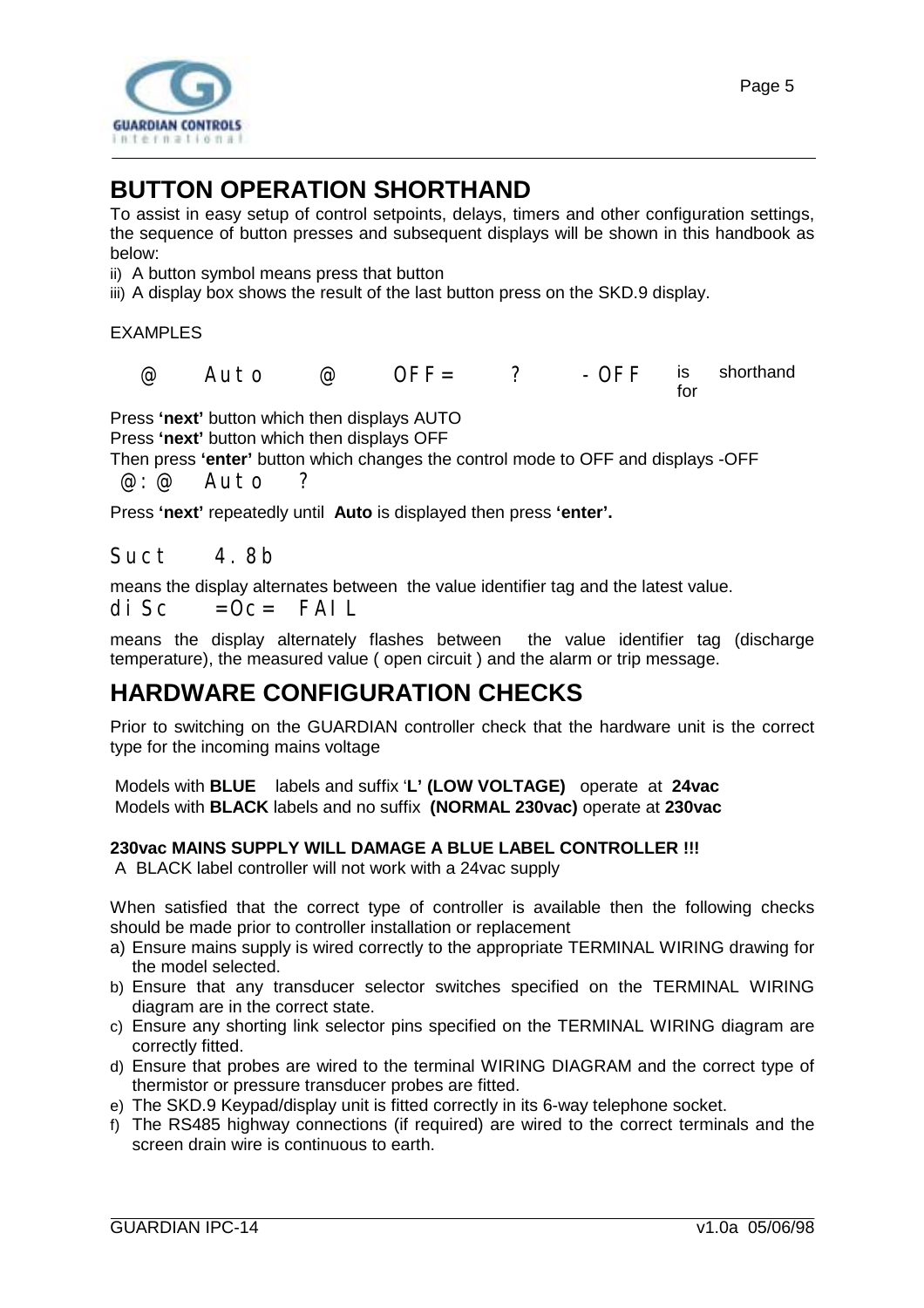<span id="page-5-0"></span>

### **CONFIGURE UNIT MODEL, SYSTEM No & ADDRESS**

#### **Enter Passcode PP05 for normal changes**

Before any permanent change of controller settings are made then the correct entry of the appropriate passcode is necessary.

Most normal system settings require entry of passcode PP05

@:@ SEt= ? PP00 /:/ PP05 ?

Press **'next'** repeatedly until **SEt** is displayed then press **'enter'**. **PP00** is displayed. Press **'raise'** repeatedly until **PP05** is displayed and then press **'enter'.**

#### **Select Unit Model**

| PP00 $/$ : / PP05 ? |  | $\omega$ $\omega$ SEt = |  |  |  |  |  |
|---------------------|--|-------------------------|--|--|--|--|--|
|---------------------|--|-------------------------|--|--|--|--|--|

Enter Passcode PP05 as button sequence above

|  |  |  |  |  |  | @ : @ Unit ? 9Pc= / : / OCuF ? OCuF |
|--|--|--|--|--|--|-------------------------------------|
|--|--|--|--|--|--|-------------------------------------|

Press **'next'** repeatedly until **Unit** is displayed and then press **'enter'**

**Display shows unit model currently selected which may be wrong.**

Press **'raise'** repeatedly until correct model is displayed (e.g. OCuF) and then press **'enter'** which causes the display to wink briefly and display the new unit model selection ( e.g. OCuF)

#### **Select System No and Address**

e.g. setup unit for system 60 at address 180

#### **Enter Passcode as button sequence as above**

| $@: @$ Unit |                                 |                                  |  |
|-------------|---------------------------------|----------------------------------|--|
|             |                                 | @: @ $Sn01$ /: / $Sn60$ ? $Sn60$ |  |
|             |                                 | @ A001 /: < A180 ? A180          |  |
|             | $\omega$ : $\omega$ End= ? ==26 |                                  |  |

#### **RS485 Communications**

When the correct system number, case/compressor number and highway address have been entered as above then the controller can communicate with the GUARDIAN AutoGraph Terminal PC for central alarm monitoring and temperature display. Control setpoints, defrost times and alarm limits may then be sent to the controller from the PC rather than using the SKD.9 Keyswitch display. For further details see page [25](#page-24-0)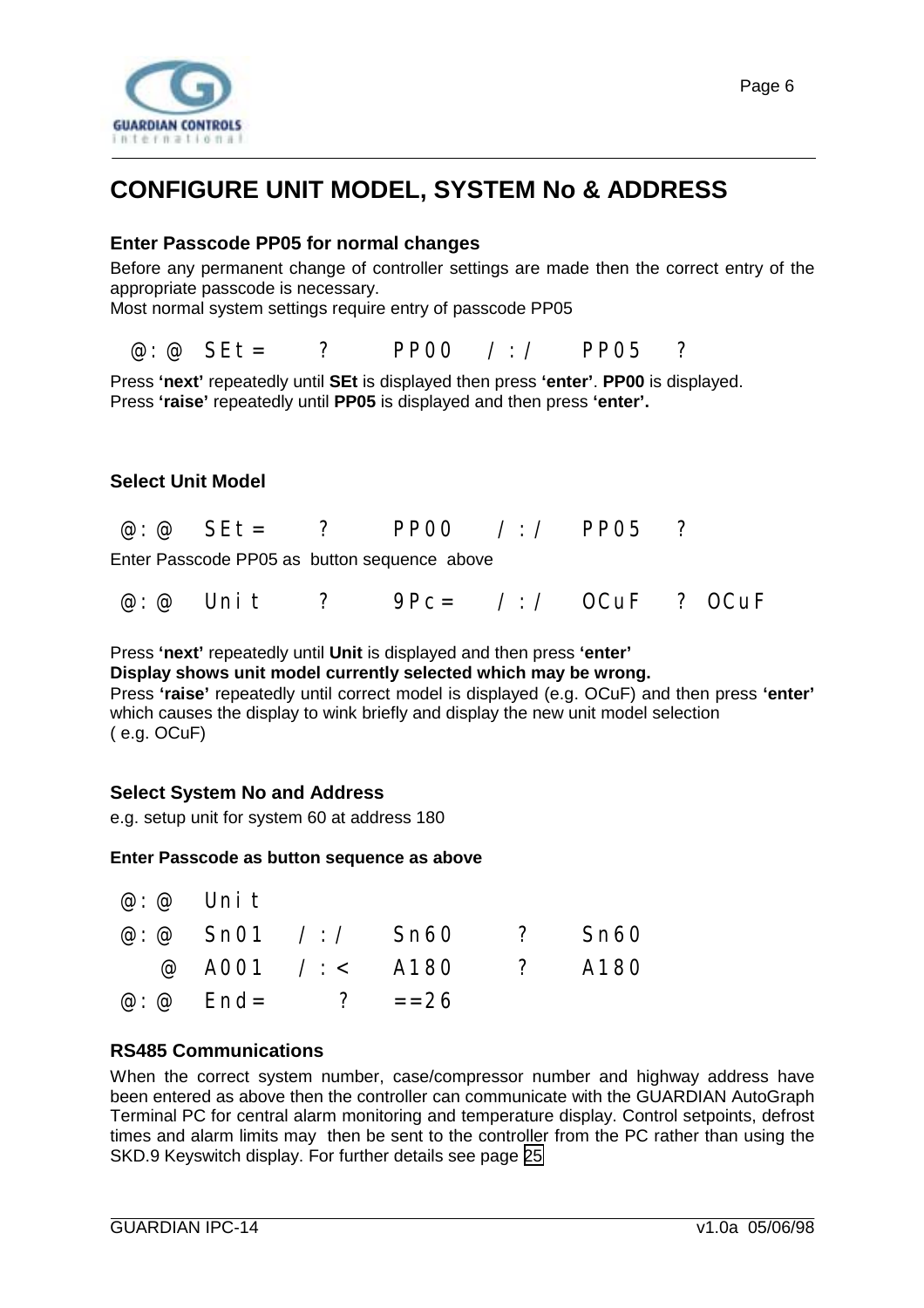<span id="page-6-0"></span>

# **UNIT MODELS**

Guardian controllers may be configured in a number of different ways dependent on unit model selection. Each unit model fulfils a different refrigeration temperature monitoring and control requirement. In order to perform the required refrigeration control then each model has different uses for the controller's input output signals. This section gives details of all the model variations available for the controller and the way to connect the wiring to the plant devices and measuring transducers.

### **Available unit models (IPC-14)**

| IPC -14 'CFAn'   | Condenser Pump and Fan Controller.     |
|------------------|----------------------------------------|
| IPC -14 'AFAN'   | Condenser Pump and Fan Controller.     |
| $IPC -14 'tFAn'$ | Cooling Tower Pump and Fan Controller. |
| IPC -14 'rFAN'   | Condenser Pump and Fan Controller.     |

### **GENERAL SPECIFICATION**

| <b>Power</b>              | 110 / 230 Vac 50 hz 10VA                       |
|---------------------------|------------------------------------------------|
| <b>Operation</b>          | 0 to $55^{\circ}$ C                            |
| <b>Approx. dimensions</b> | Width 70 x length 100 x height off rail 110mm. |

The IPC-14 controller is housed in a DIN rail mounting enclosure with 20 screw clamp connectors.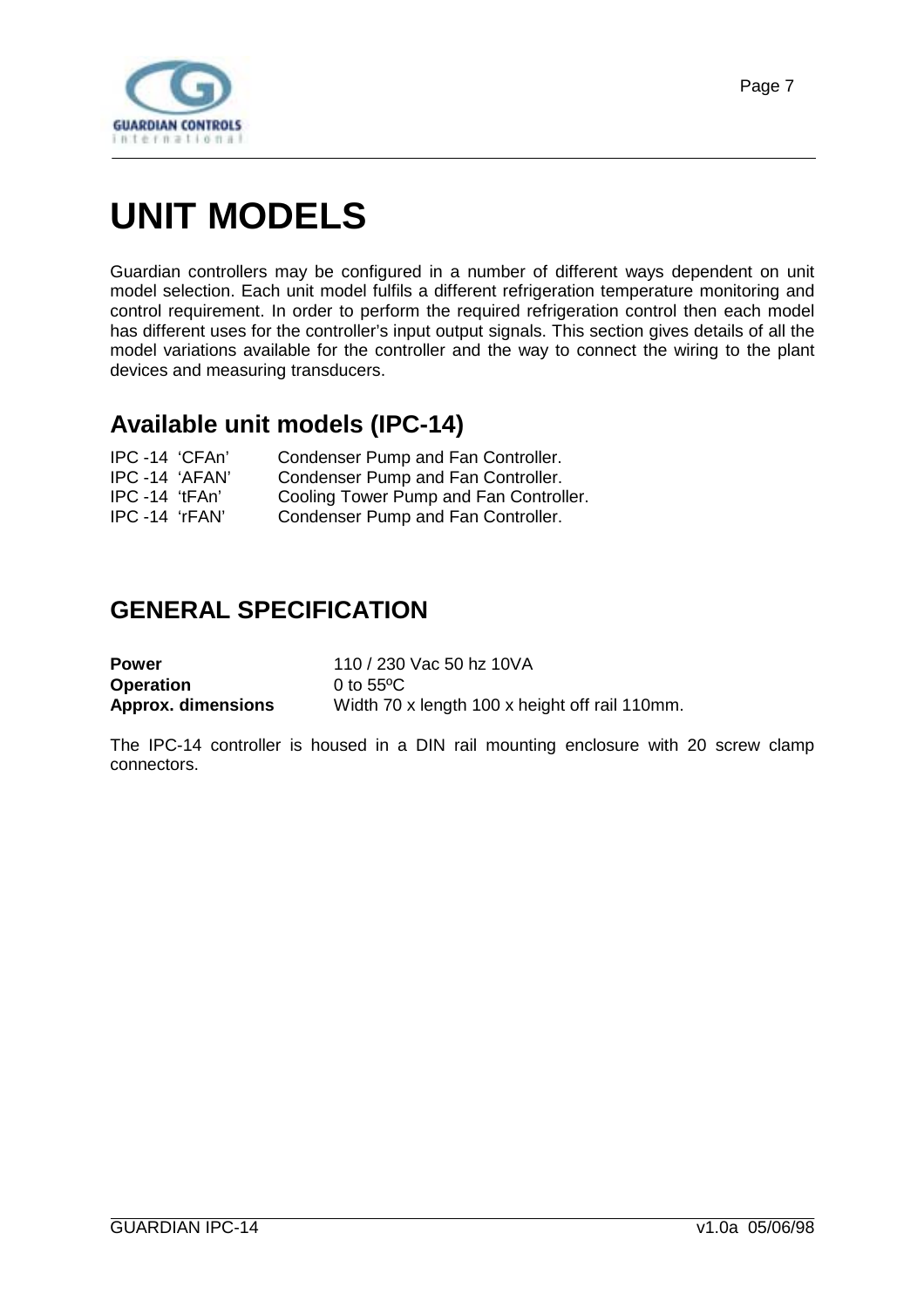<span id="page-7-0"></span>

#### **IPC-14 Model 'CFAn' Input/Output Signals**

| <b>CFAn</b>                                                          |  |  |
|----------------------------------------------------------------------|--|--|
| <b>Analogue Inputs</b>                                               |  |  |
|                                                                      |  |  |
| <b>Digital Inputs</b>                                                |  |  |
|                                                                      |  |  |
|                                                                      |  |  |
|                                                                      |  |  |
|                                                                      |  |  |
|                                                                      |  |  |
|                                                                      |  |  |
| <b>Mains Inputs 230Vac</b>                                           |  |  |
|                                                                      |  |  |
| Relay Outputs 230/24v AC 3 amp. Maximum Accumulative Current 10 amp. |  |  |
|                                                                      |  |  |
|                                                                      |  |  |
|                                                                      |  |  |
|                                                                      |  |  |
|                                                                      |  |  |
|                                                                      |  |  |
|                                                                      |  |  |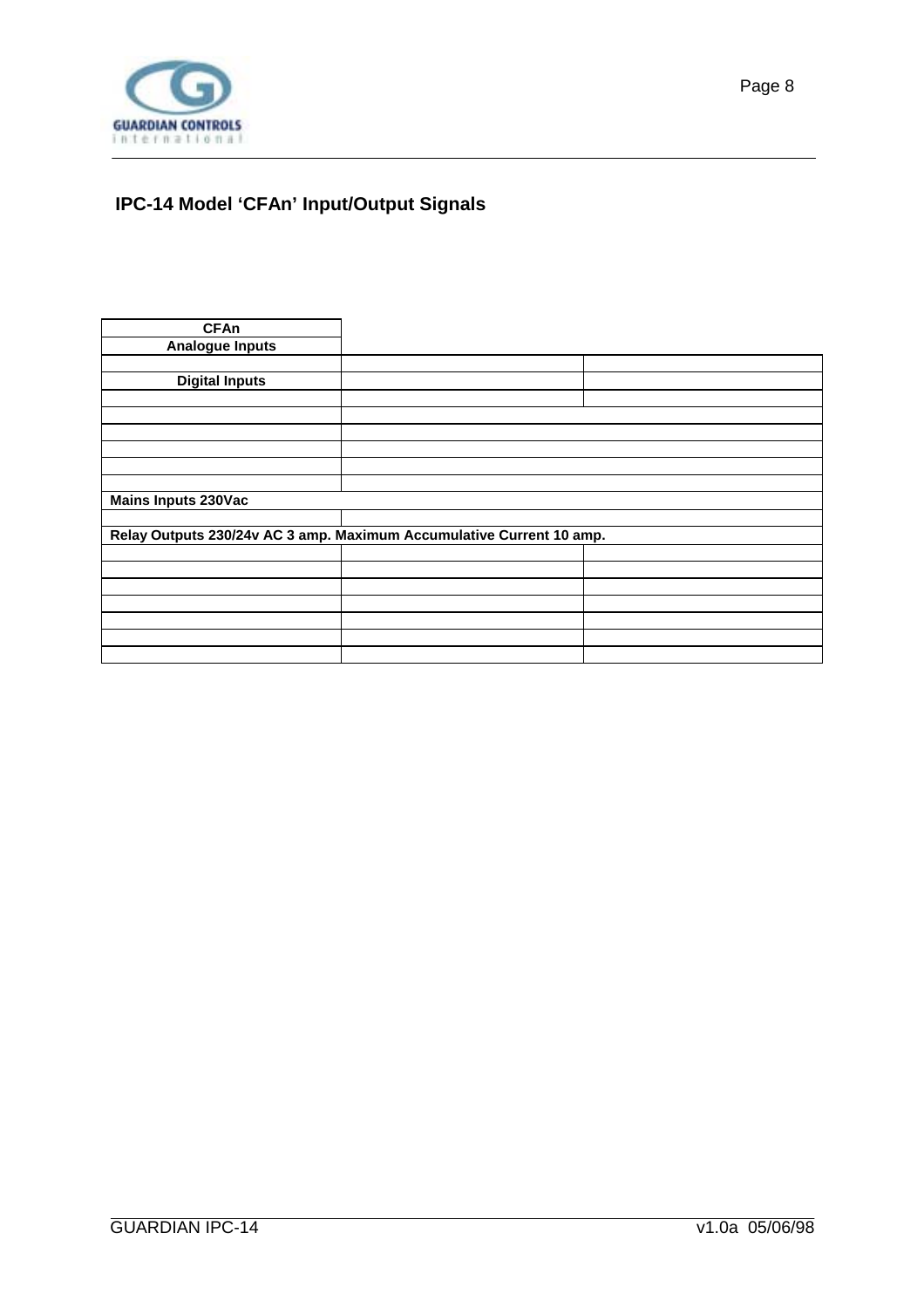<span id="page-8-0"></span>

#### **IPC-14 Model 'CFAn' Termination Wiring**



INPUTS<br>VOLT FREE N/O CONTACTS<br>CONTACT CLOSED=TRIP/ALARM

CONDENSER RUNS IF RUN SIGNAL FROM ANY HT COMPRESSOR.

PUMP RUNS IF ITS OVERLOAD IS OK AND WATER LEVEL LOW IS NOT PRESENT.

PUMPS AND FANS SEQUENCE UP AND DOWN ON DISCHARGE PRESSURE.

WATER TEMPERATURE T5 STARTS FROST PROTECTION HEATERS 1 & 2 IF NOT LOW WATER.

HEATER 2 STAGES ON AFTER A TIME DELAY WITH T5 < SETPOINT.

PUMP OVERLOAD STOPS PUMP P-1.

FAN OVERLOAD IS ALARM INPUT ONLY.

SETPOINT CHANGE 8.0 bar TO 11.0 bar WHILE ANY COOLER IS ON DEFROST, THIS IS DETECTED FROM THE RS485 MONITOR HIGHWAY.

IF WINTER OPERATION INPUT IS NOT PRESENT THEN FAN STAGES 2-4 ARE INHIBITED.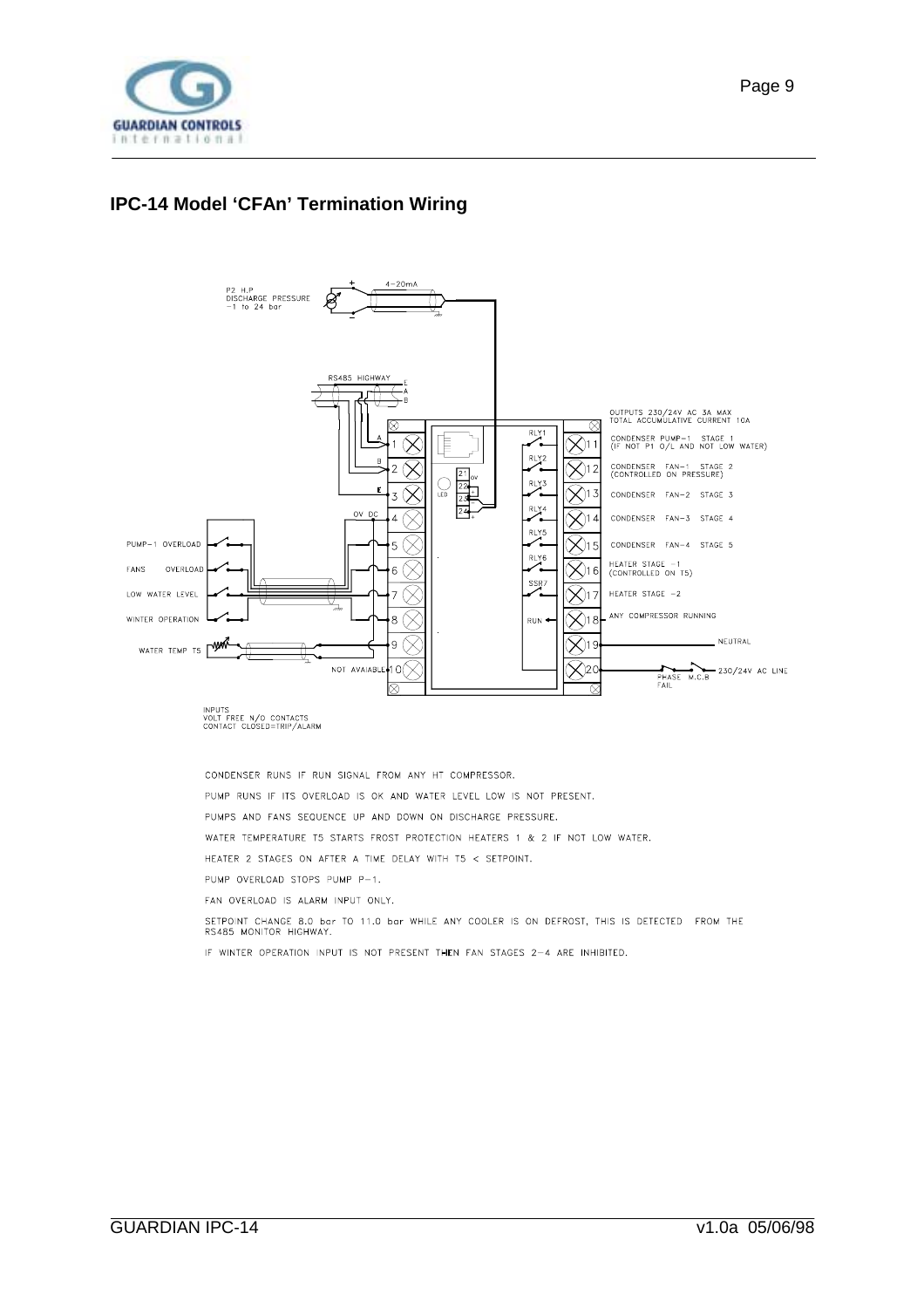<span id="page-9-0"></span>

#### **IPC-14 Model 'tFAn' Input/Output Signals**

| tFAn                                                                 |  |  |
|----------------------------------------------------------------------|--|--|
| <b>Analogue Inputs</b>                                               |  |  |
|                                                                      |  |  |
| <b>Digital Inputs</b>                                                |  |  |
|                                                                      |  |  |
|                                                                      |  |  |
|                                                                      |  |  |
|                                                                      |  |  |
|                                                                      |  |  |
|                                                                      |  |  |
| <b>Mains Inputs 230Vac</b>                                           |  |  |
|                                                                      |  |  |
| Relay Outputs 230/24v AC 3 amp. Maximum Accumulative Current 10 amp. |  |  |
|                                                                      |  |  |
|                                                                      |  |  |
|                                                                      |  |  |
|                                                                      |  |  |
|                                                                      |  |  |
|                                                                      |  |  |
|                                                                      |  |  |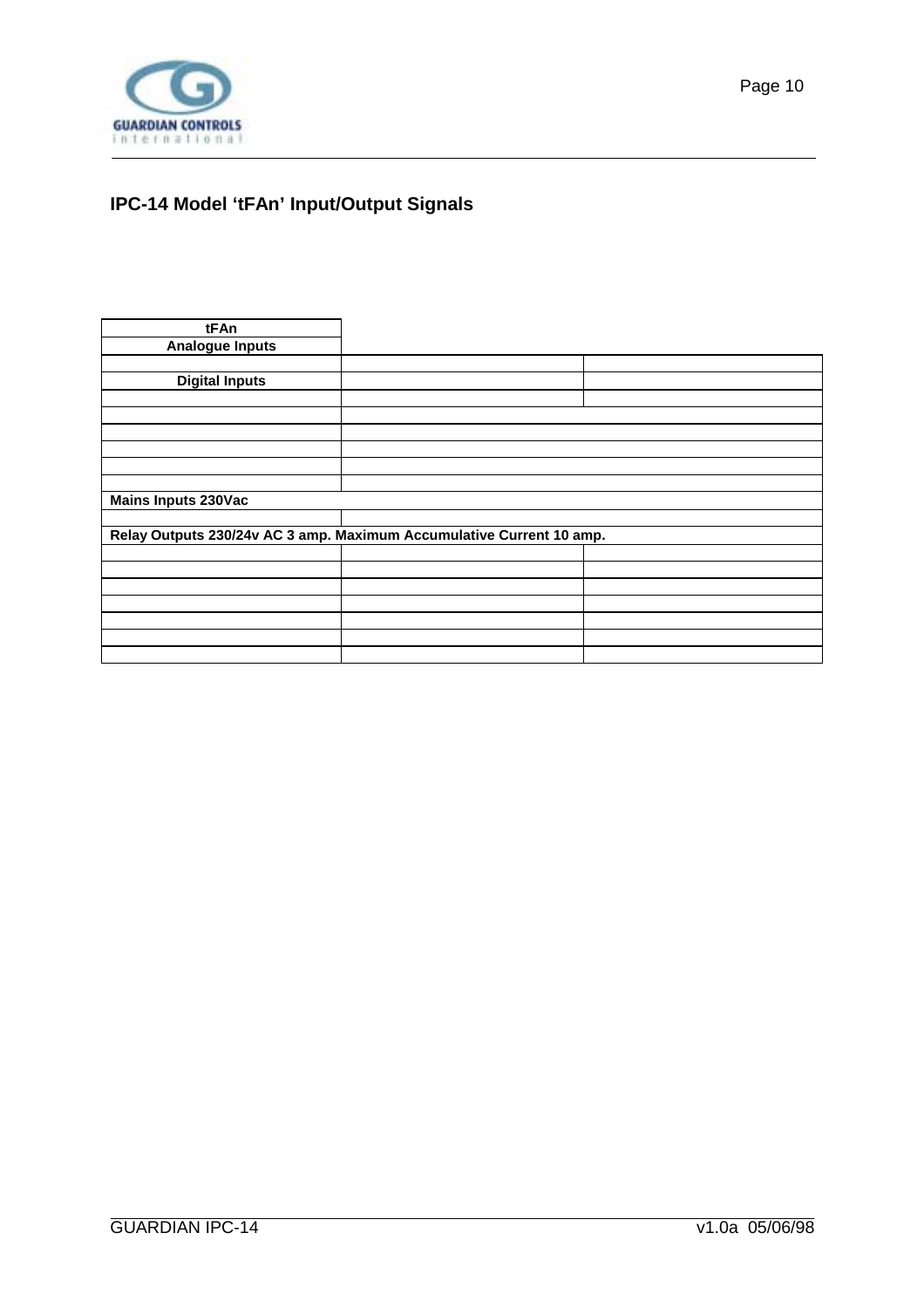<span id="page-10-0"></span>

#### **IPC-14 Model 'tFAn' Termination Wiring**



PUMP AND FANS SEQUENCE UP AND DOWN ON WATER TEMPERATURE T6.

WATER TEMPERATURE T5 STARTS FROST PROTECTION HEATERS 1 IF NOT LOW WATER LEVEL.

PUMP OVERLOAD STOPS PUMP P-1

FAN OVERLOAD IS ALARM INPUT ONLY.

OTHER ALARM IS ALARM INPUT ONLY.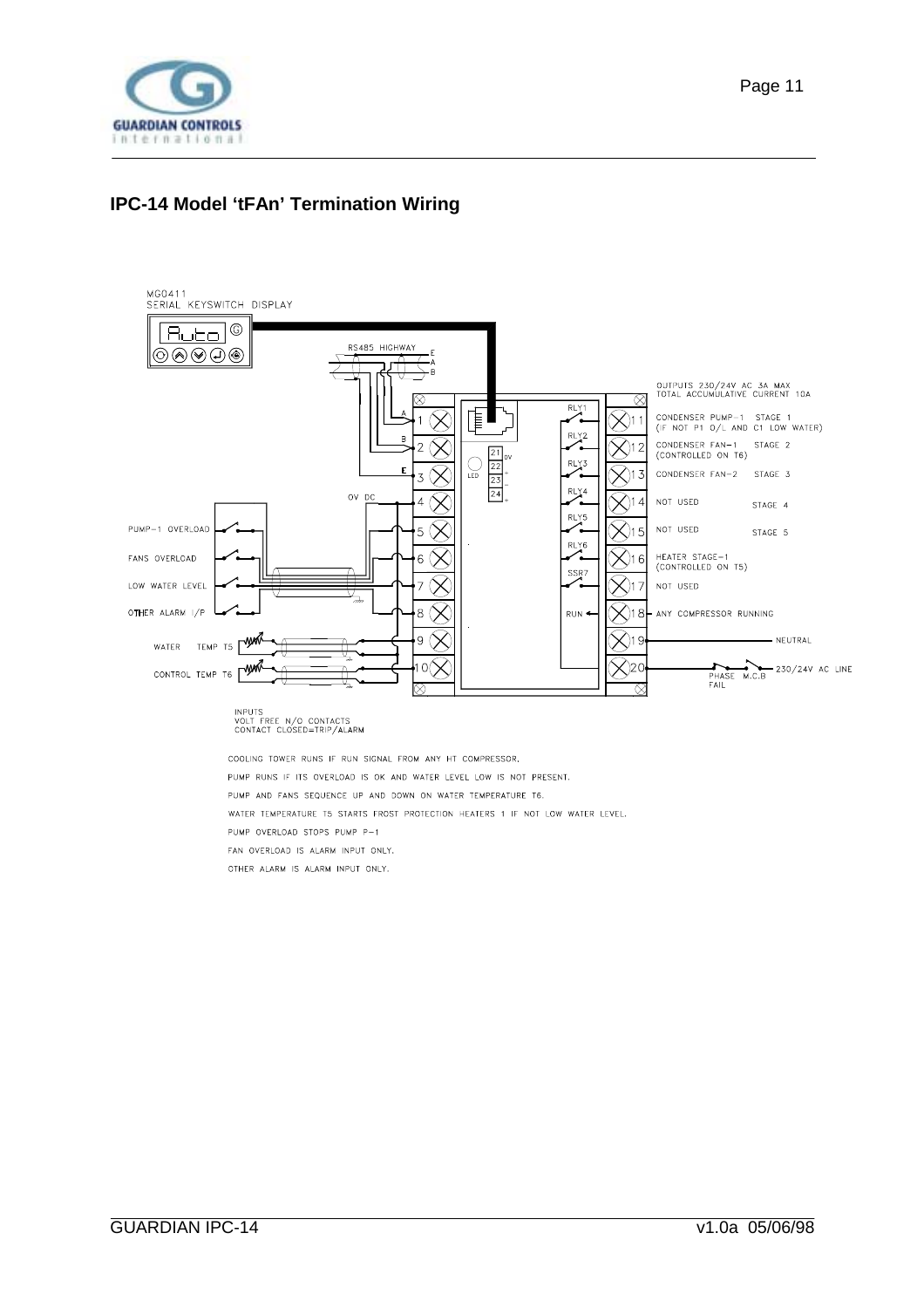<span id="page-11-0"></span>

#### **IPC-14 Model 'AFAN' Input/Output Signals**

| <b>AFAN</b>                |                                                                      |  |
|----------------------------|----------------------------------------------------------------------|--|
| <b>Analogue Inputs</b>     |                                                                      |  |
|                            |                                                                      |  |
| <b>Digital Inputs</b>      |                                                                      |  |
|                            |                                                                      |  |
|                            |                                                                      |  |
|                            |                                                                      |  |
|                            |                                                                      |  |
|                            |                                                                      |  |
|                            |                                                                      |  |
| <b>Mains Inputs 230Vac</b> |                                                                      |  |
|                            |                                                                      |  |
|                            | Relay Outputs 230/24v AC 3 amp. Maximum Accumulative Current 10 amp. |  |
|                            |                                                                      |  |
|                            |                                                                      |  |
|                            |                                                                      |  |
|                            |                                                                      |  |
|                            |                                                                      |  |
|                            |                                                                      |  |
|                            |                                                                      |  |

**IPC-14 Model 'AFAN' Termination Wiring**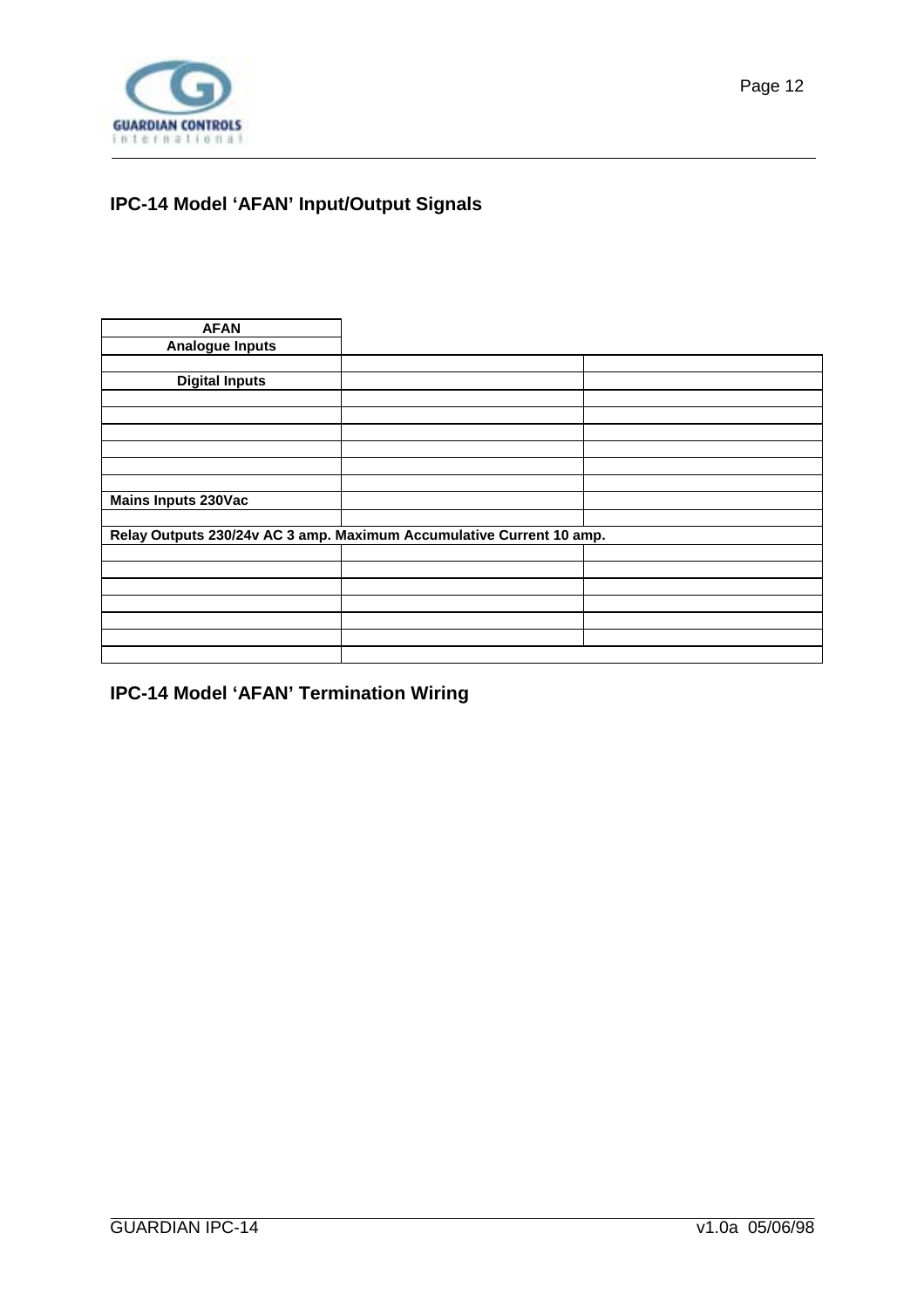<span id="page-12-0"></span>

#### **CONDENSER PUMP and FAN CONTROLLER (CFAn, AFAn)**

When setup as 'CFAN', the controller reverts to the default display if no buttons have been pressed for 3 minutes and displays the discharge pressure.

The default display is replaced by a status message if any of the following conditions occur:-

|         | 8888        | After power on restart                                           |
|---------|-------------|------------------------------------------------------------------|
|         | <b>CFAN</b> | <b>Unit Model Selected</b>                                       |
|         | u1.09       | Software version displayed after power on or after<br><b>OFF</b> |
|         | Auto        | Restart routine in progress                                      |
|         | $OFF=$      | AFAN selected OFF mode from PC or local display                  |
| PunP    | tri P       | Pump Overload tripped                                            |
| $=$ FAn | tri P       | Fan Overload Tripped                                             |
| $LO-A$  | Leu         | Water Low Level alarm                                            |
|         | 12.5        | <b>Discharge Pressure</b>                                        |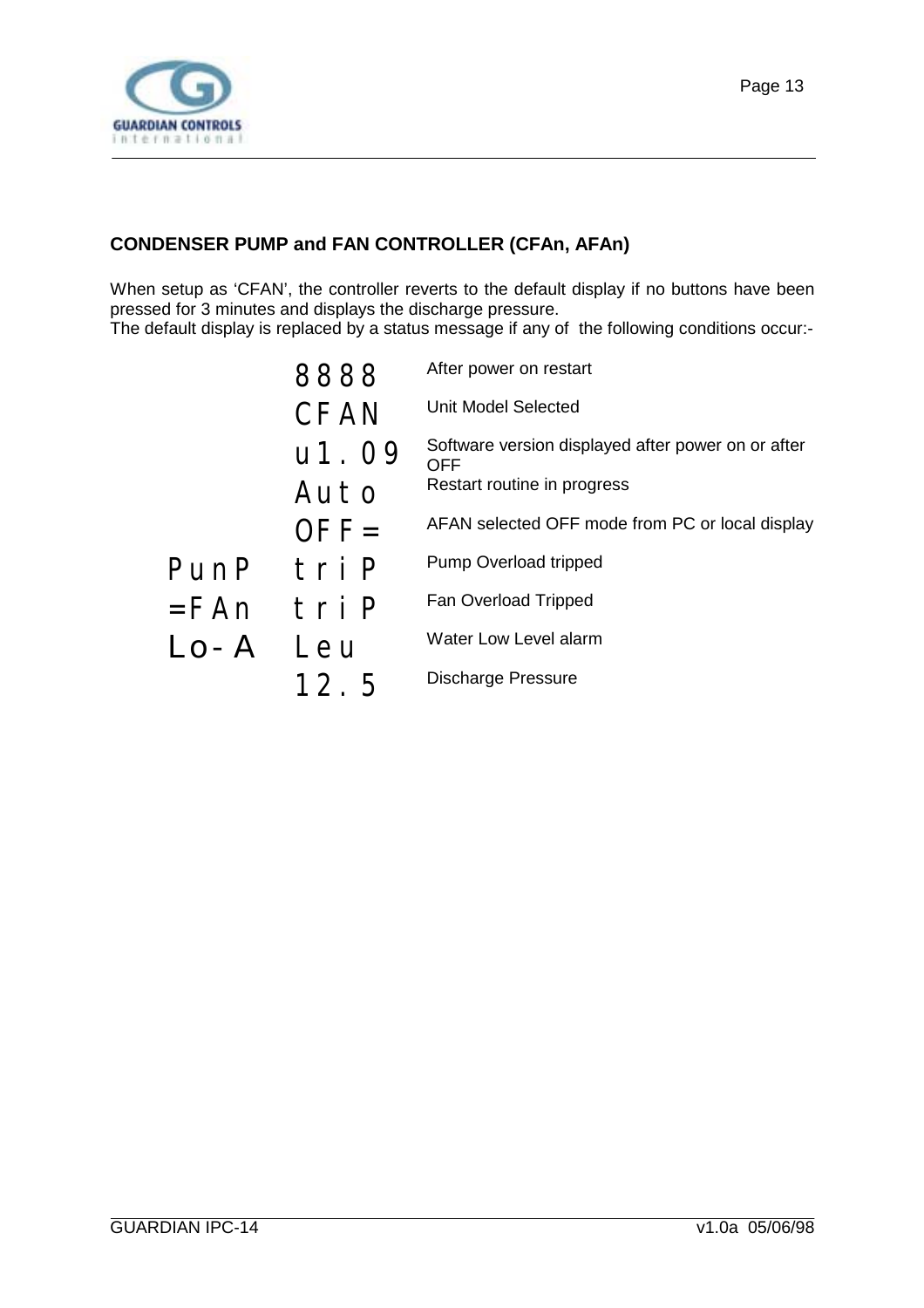<span id="page-13-0"></span>

#### **DEFAULT DISPLAYS (CFAn, AFAn)**

The following displays are available by repeatedly pressing the @ button. The Value displays are alternated with an identification tag (e.g. diSc)

|                                      | Tag    | <b>Value</b>                                                  |
|--------------------------------------|--------|---------------------------------------------------------------|
| <b>Discharge Pressure</b>            | di Sc  | $=$ nn. n Pressure is displayed in Bar gauge.                 |
| <b>Condenser Control</b><br>Setpoint | SetP   | $=$ nn. n in Bar gauge.                                       |
| <b>Water Temperature</b>             | uutr   | $=$ nn $\cap$ nnn = Degrees centigrade                        |
| <b>Auto Control Mode</b>             | Auto   | Pressing ? gives $AutO$                                       |
| Off Control Mode                     | $OFF=$ | Pressing ? gives OFF                                          |
| <b>Hand Control Mode</b>             | hAnd   | Pressing ? gives HANd                                         |
| <b>Fan Output Status</b>             | Cond   | $\vert$ = = $\vert$ A vertical indicates a condenser          |
|                                      |        | stage is on RLY1 to RLY5.                                     |
| Fan Trip Status                      | tri P  | $=$ = $=$ A vertical indicates tripped.                       |
| <b>Heater Stages</b><br>Running      | HEAt   | $=$ = $=$ A vertical indicates a heater stage is              |
|                                      |        | on. RLY6 to RLY7                                              |
| Control input states                 | i nPt  | $\Gamma = \Gamma = \Gamma$ Condenser run input. Usually taken |
|                                      |        | from any compressor running.                                  |
|                                      | Set=   | Go to Setup Mode when ? press                                 |

#### **COOLING TOWER PUMP and FAN CONTROLLER (tFAn, rFAn)**

When setup as 'tFAn', the controller reverts to the default display if no buttons have been pressed for 3 minutes and displays the control temperature.

The default display is replaced by a status message if any of the following conditions occur:-

|         |         | After power on restart                                           |
|---------|---------|------------------------------------------------------------------|
|         | tFAn    | Unit Model Selected                                              |
|         | u1. 09  | Software version displayed after power on or after<br><b>OFF</b> |
|         | Auto    | Restart routine in progress                                      |
|         | $OFE =$ | tFAn selected OFF mode from PC or local display                  |
| $=$ P-1 | tri P   | Pump overload tripped                                            |
| $=$ FAn | tri P   | Fan overload tripped                                             |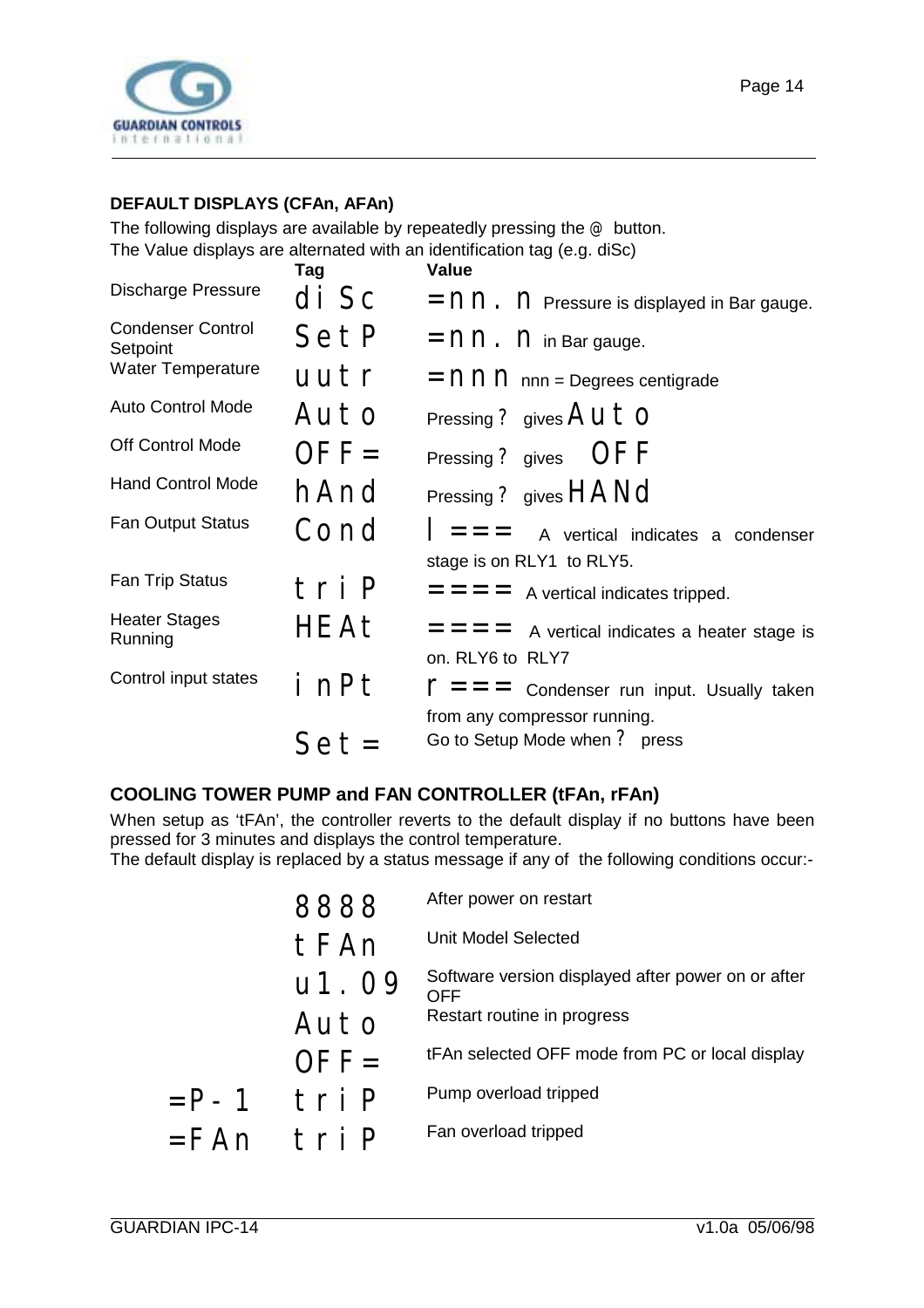<span id="page-14-0"></span>

Water temperature.  $=$  =  $\cap$ nn =degrees Centigrade

#### **DEFAULT DISPLAYS (tFAn, rFAn)**

The following displays are available by repeatedly pressing the  $@$  button. The Value displays are alternated with an identification tag (e.g. ctt)

|                                          | Tag         | <b>Value</b>                                                                 |
|------------------------------------------|-------------|------------------------------------------------------------------------------|
| Tower control<br>temperature T6          | $ctt =$     | $=$ nn $\cap$ nnn = Degrees centigrade                                       |
| <b>Tower Control</b><br>Setpoint         | <b>SEtP</b> | $=$ = $\cap$ $\cap$ nn = Degrees centigrade                                  |
| <b>Reservoir Water</b><br>Temperature T5 | uutr        | $=$ nn $\cap$ nnn = Degrees centigrade                                       |
| <b>Auto Control Mode</b>                 | Auto        | Pressing ? gives $Auto$                                                      |
| <b>Off Control Mode</b>                  | $OFF=$      | Pressing ? gives $-$ OFF                                                     |
| <b>Hand Control Mode</b>                 | hAnd        | Pressing ? gives HANd                                                        |
| <b>Fan Output Status</b>                 | Cond        | $=$ $=$ $=$ $=$ A vertical indicates a condenser stage<br>is on RLY1 to RLY3 |
| <b>Trip Status</b>                       | tri P       | $=$ $=$ $=$ $=$ A vertical indicates pump/fan overload<br>present.           |
| <b>Heater Stages</b><br>Running          | <b>HEAt</b> | $=$ = $=$ A vertical indicates heater stage is on<br>RLY <sub>6</sub>        |
| control input States                     | i nPt       | $\Gamma L =$ r = any compressor running<br>$L =$ reservoir water low level   |
|                                          | $S E t =$   | Go to Setup Mode when ? press                                                |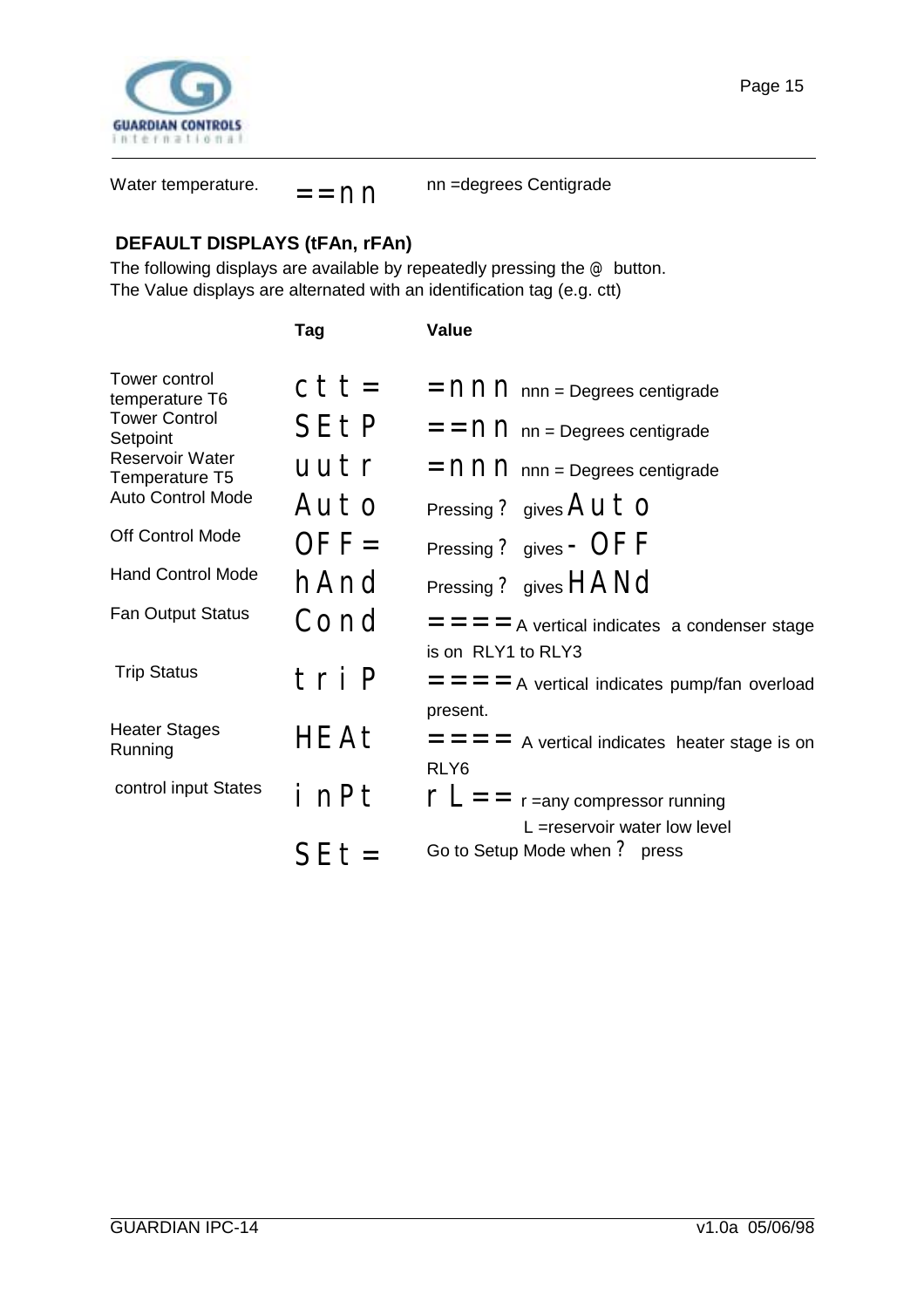<span id="page-15-0"></span>

Alarms are not displayed during Setup operation. All alarms are reset automatically when the fault has disappeared.

#### **IF no RS485 highway is connected then the PC FAIL message can be removed by selecting setup as follows:-**

|                                 | @:@ SEt= ? PP00 /:/ PP05 ? |  |                                                                                                                             |
|---------------------------------|----------------------------|--|-----------------------------------------------------------------------------------------------------------------------------|
|                                 |                            |  | Unit ? $\mathsf{tFAn} \quad \mathcal{Q}: \mathcal{Q} \quad \mathsf{A9t} = \mathcal{I}:\mathcal{I} \quad \mathsf{nonE} \; ?$ |
| $\omega$ : $\omega$ End= ? ==24 |                            |  |                                                                                                                             |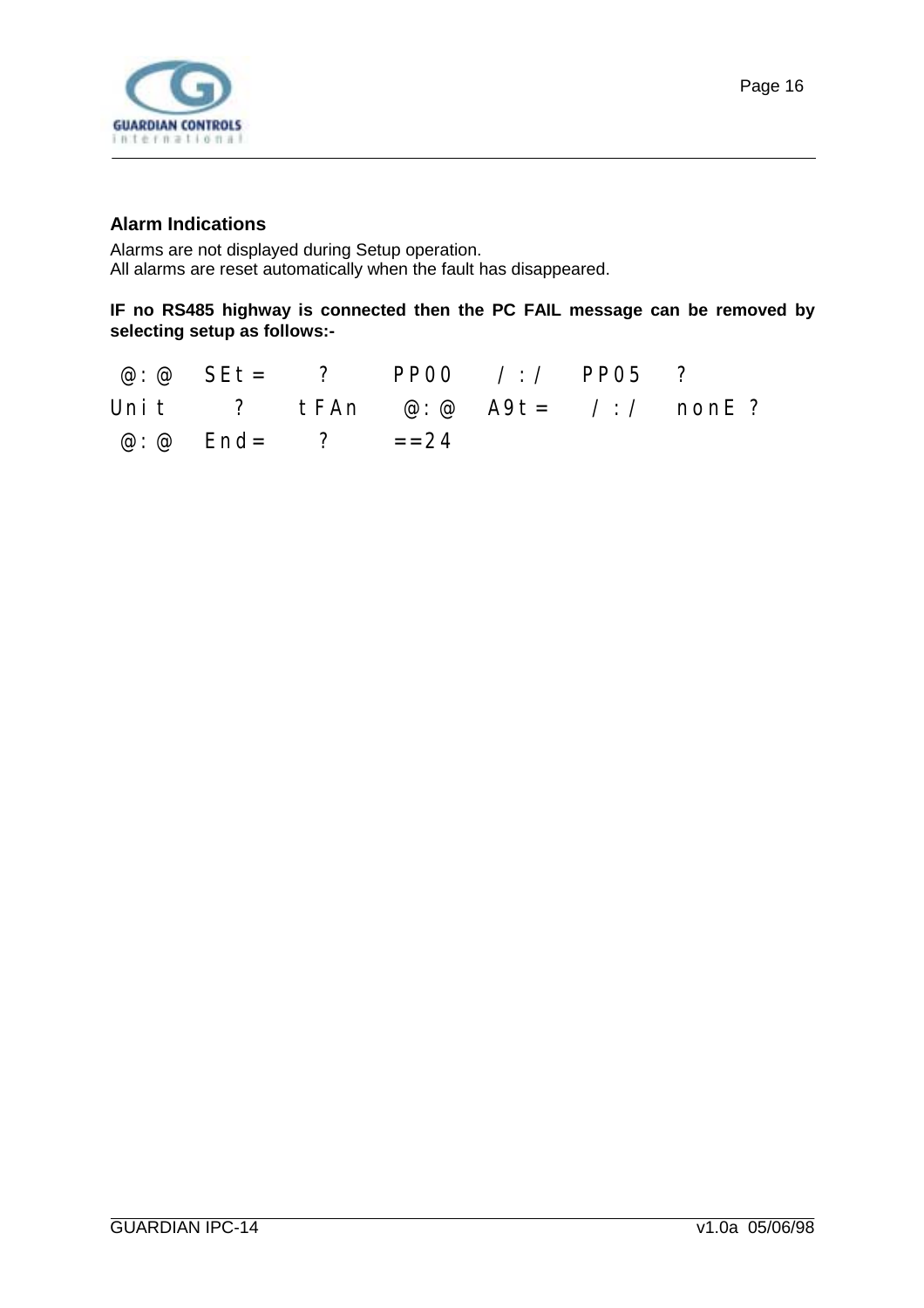<span id="page-16-0"></span>

### **USEFUL BUTTON SEQUENCES**

The following button sequences should prove useful during normal service operation

#### **Check Unit Model**

|                                 | @ $\omega$ SEt = ? PP00 / / PP05 ?                         |  |  |
|---------------------------------|------------------------------------------------------------|--|--|
|                                 | $\varphi$ : $\varphi$ Unit ? CFan This unit model is CFAn' |  |  |
| $\omega$ : $\omega$ End= ? ==23 |                                                            |  |  |

#### **Select System No and Address**

e.g. setup unit for system 60 at address 180

| $\omega$ : $\omega$ Unit ?      |                           |  |
|---------------------------------|---------------------------|--|
|                                 | @: @ Sn01 /:/ Sn60 ? Sn60 |  |
|                                 | @ A001 /: < A180 ? A180   |  |
| $\omega$ : $\omega$ End= ? ==26 |                           |  |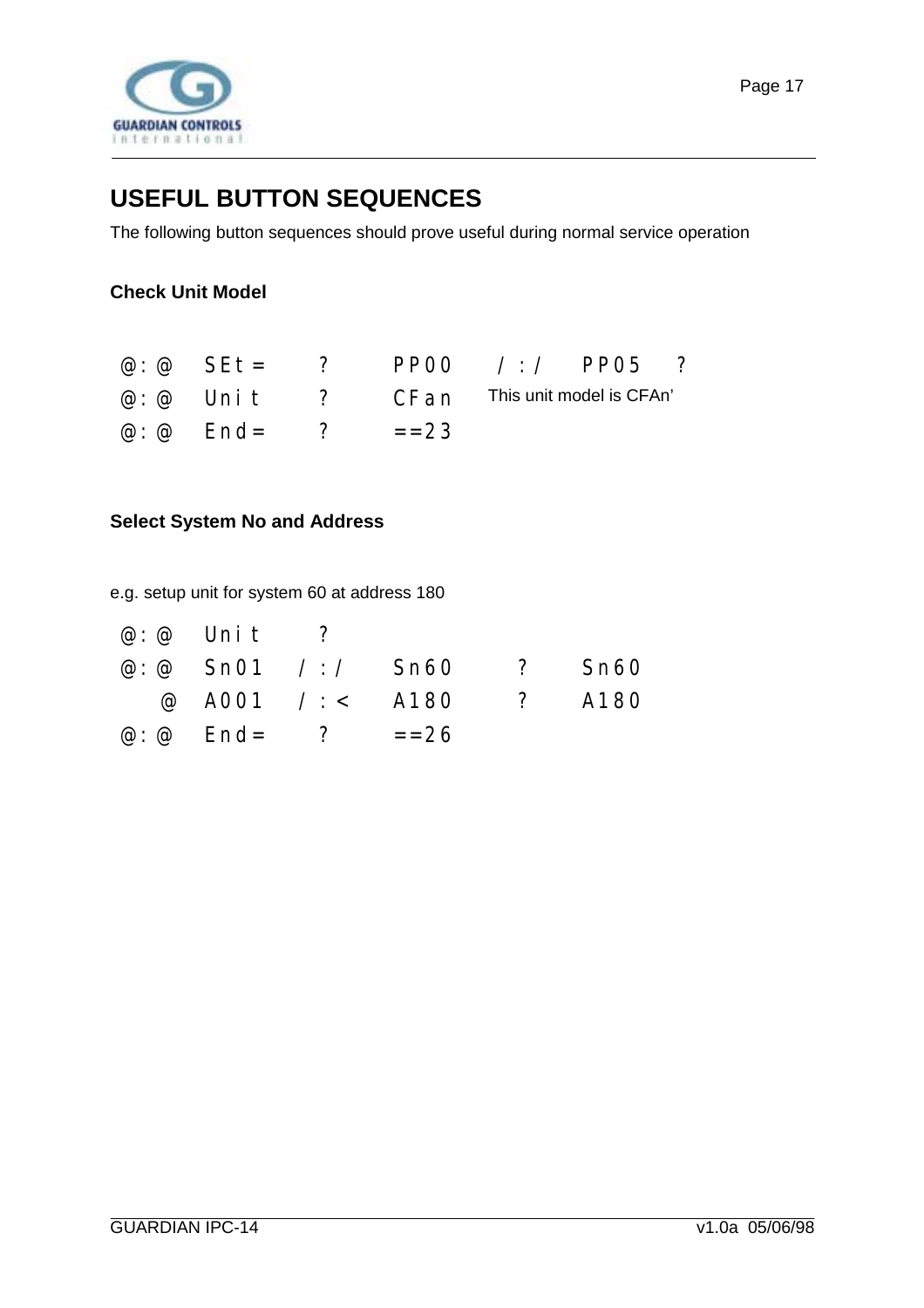<span id="page-17-0"></span>

# **SETUP OPERATION**

Setup operation lasts for a maximum of 5 minutes after being activated by pressing ? with SEt on the display panel.

If the correct passcode is not entered then setup values may be displayed but any attempted changes are ignored.

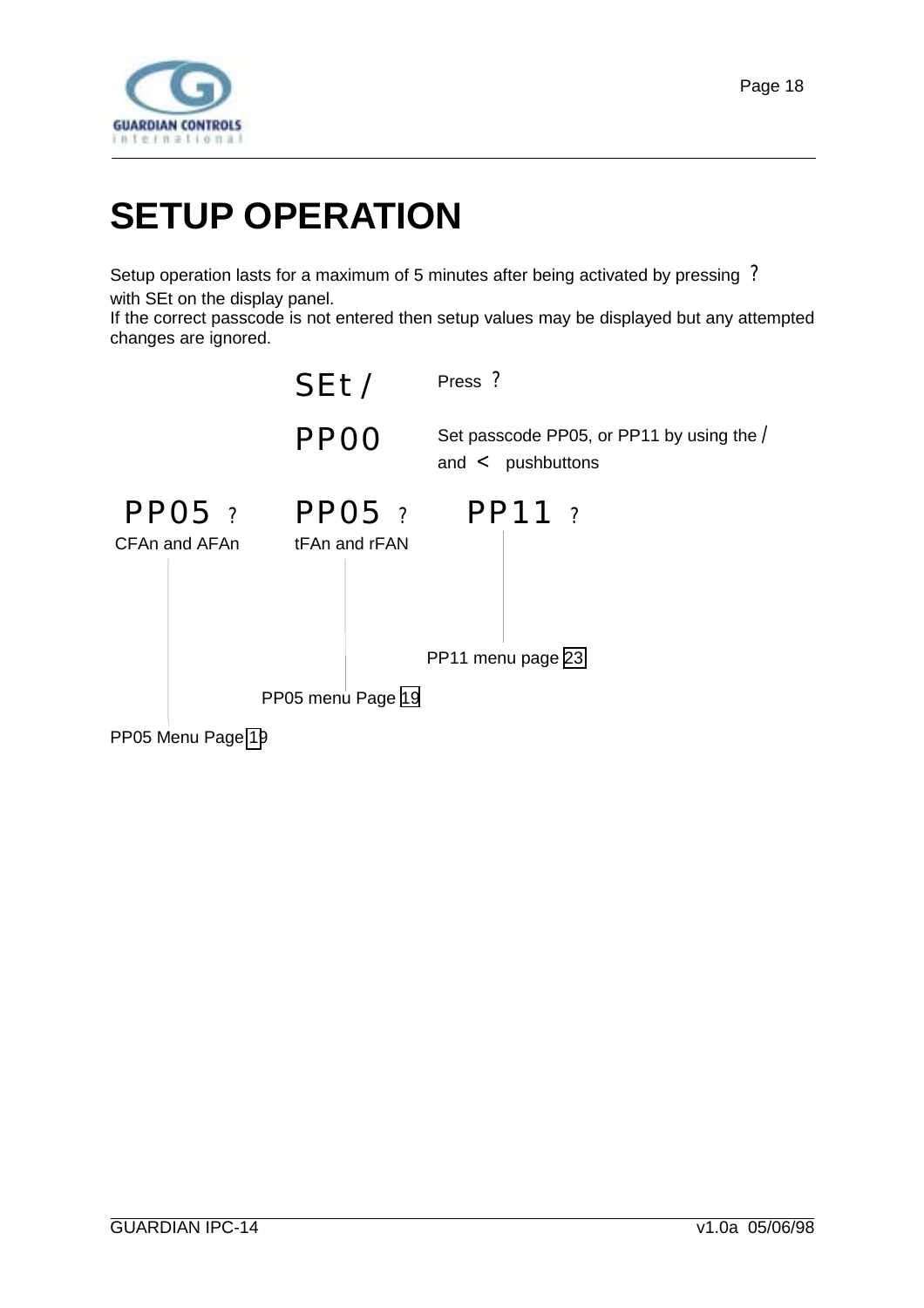<span id="page-18-0"></span>

### **PP05 Menu (CFAn, AFAn)**

Press @ to sequence through the following PP05 menu selections Press ? to select the displayed menu

| Uni t       | <b>IPC-14 Unit Identity</b><br>Page 20                          |
|-------------|-----------------------------------------------------------------|
| Cond        | Condenser Configuration; Number of condenser stages.<br>Page 21 |
| <b>FANS</b> | Fan Control set point and deadband.<br>Page 21                  |
| HEAt        | <b>Heater Control Settings</b><br>Page 21                       |
| dELy        | Delays between condenser stages<br>Page 22                      |
| FAnP        | Pressure alarm and trip limits.<br>Page 22                      |
| tESt        | <b>Relay Tests</b><br>Page 22                                   |
| End/        | Return to normal operation                                      |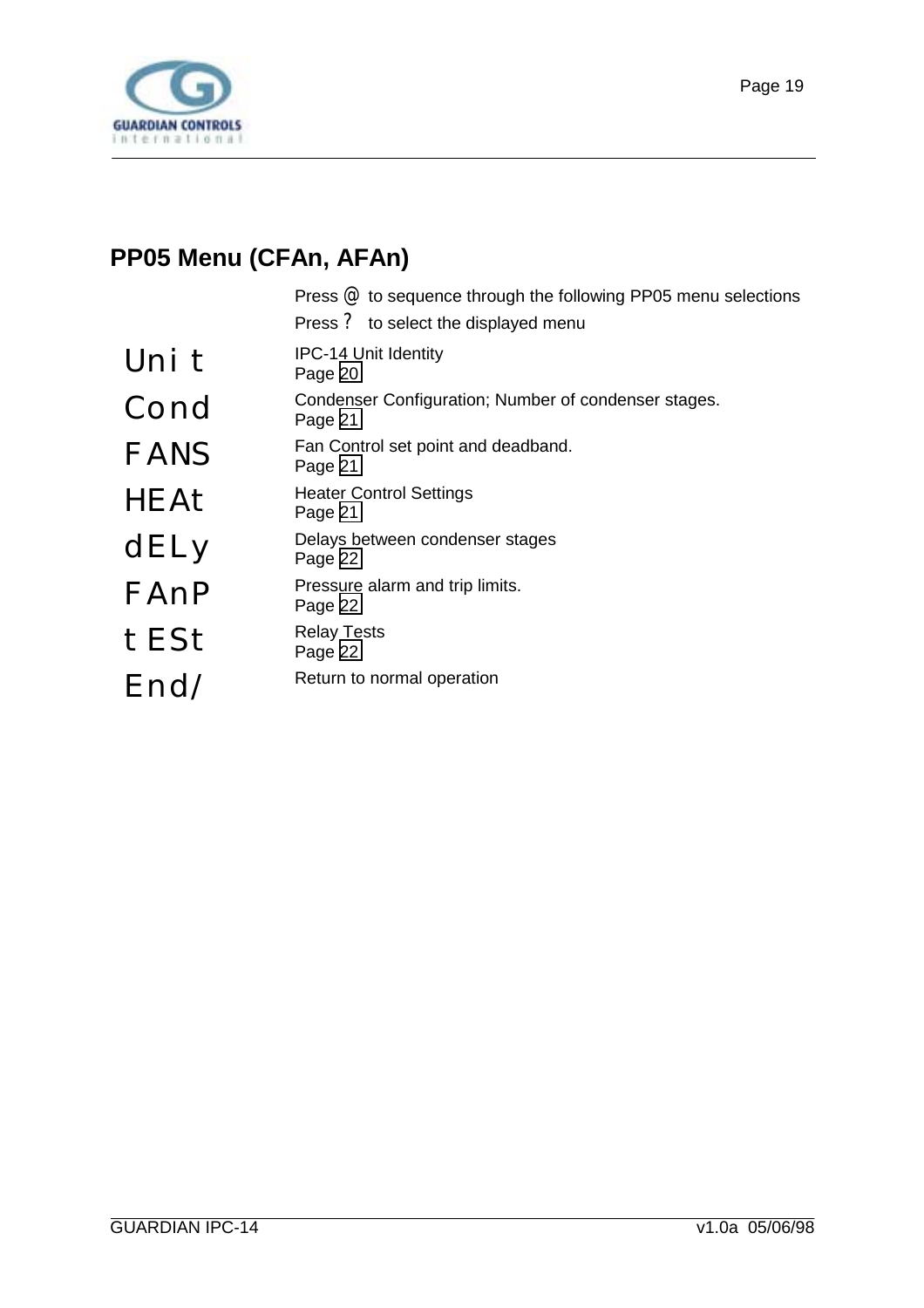<span id="page-19-0"></span>

| Unit                        |                                |                                                                                                                                                                           |
|-----------------------------|--------------------------------|---------------------------------------------------------------------------------------------------------------------------------------------------------------------------|
| Uni t                       |                                | Press $\omega$ to sequence through the Setup selections                                                                                                                   |
|                             |                                | Press $\sim$ or $\lt$ to change the settings                                                                                                                              |
|                             | Press ? to accept the settings |                                                                                                                                                                           |
| <b>Model Type Selection</b> | YYYY                           |                                                                                                                                                                           |
|                             | $YYYY = CFAn$                  | <b>Condenser Pump and Fan Controller</b>                                                                                                                                  |
|                             | tFAn<br>AFAN                   | Cooling Tower Pump and Fan Controller<br><b>Condenser Pump and Fan Controller</b>                                                                                         |
| Unit Hardware Type          | rFAn<br>i P14                  | Cooling Tower Pump and Fan Controller<br>Type 14 for CFAn, tFAn, AFAN and rFAn models                                                                                     |
| <b>System Number</b>        | Snnn                           | $nnn = 0$ to 255                                                                                                                                                          |
| <b>Monitor Address</b>      | Annn                           | $nnn = 0$ to 255                                                                                                                                                          |
| Communications<br>Protocol  |                                |                                                                                                                                                                           |
|                             | nonE                           | YYYY = A9t Autograph Terminal<br>SYS5 Woodley System 5<br>LocL Local Highway only<br><b>None</b><br>If LocL or nonE is selected the PC / FAiL message<br>is not displayed |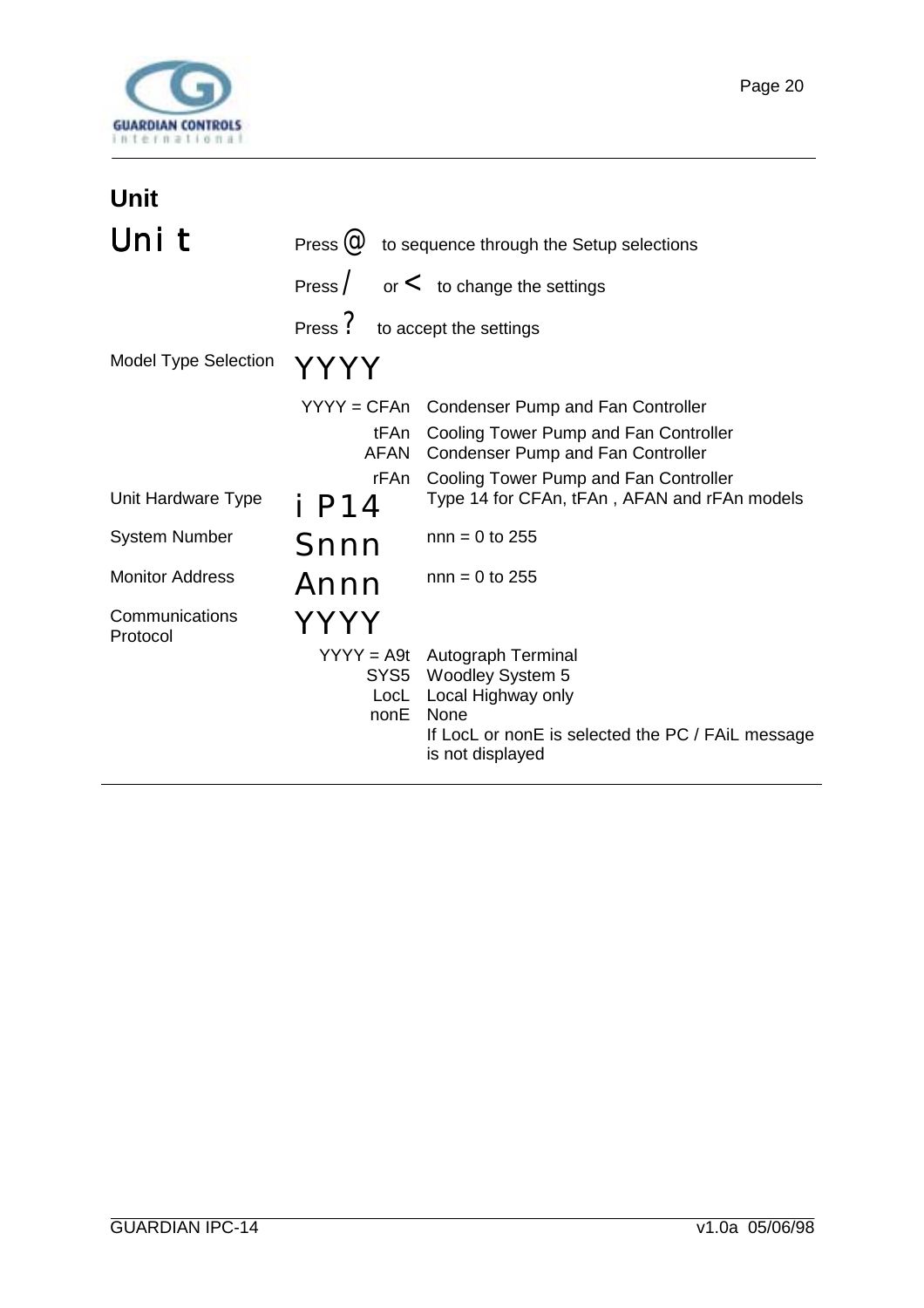<span id="page-20-0"></span>

# **Condenser configuration**

# Cond

| Cond                                 | Press $\omega$ to sequence through the Setup selections |
|--------------------------------------|---------------------------------------------------------|
|                                      | Press $\angle$ or $\lt$ to change the settings          |
|                                      | Press ? to accept the settings                          |
| Number of Stages<br>(including pump) | $nn = 01$ to 09<br><b>F</b> nnn                         |

# **Fan control settings**

| <b>FANS</b>                                                             |                                | Press $\omega$ to sequence through the Setup selections                                                                                                                    |
|-------------------------------------------------------------------------|--------------------------------|----------------------------------------------------------------------------------------------------------------------------------------------------------------------------|
|                                                                         |                                | Press $\sim$ or $\lt$ to change the settings                                                                                                                               |
|                                                                         | Press ? to accept the settings |                                                                                                                                                                            |
| <b>Fan Control Setpoint</b><br>During defrost                           | Hnn. n                         | $nn.n = 1.0$ to 20.0 Bar                                                                                                                                                   |
| Fan Control Setpoint                                                    | Lnn. n                         | $nn.n = 1.0$ to 20.0 Bar                                                                                                                                                   |
| <b>Control Deadband</b>                                                 | dbn. n                         | $n.n = 0.1$ to 5.0 Bar plus and minus setpoint                                                                                                                             |
| <b>Fast Response</b><br>Deadband                                        | Fbn. n                         | $n.n = 0.1$ to 5.0 Bar plus and minus setpoint                                                                                                                             |
| Stage up Control<br>Algorithm<br><b>Stage Down Control</b><br>Algorithm | FAun<br>FAdn                   | $n = 0$ to 9 Higher n gives faster response when<br>pressure is above setpoint + Fb<br>$n = 0$ to 9 Higher n gives faster response when<br>pressure is below setpoint - Fb |

### **Heat**

| <b>HEAt</b>                           | Press $\omega$ to sequence through the Setup selections |
|---------------------------------------|---------------------------------------------------------|
|                                       | Press $\angle$ or $\lt$ to change the settings          |
|                                       | Press ? to accept the settings                          |
| Control setpoint for<br>Water heaters | $nn = -40$ to 40 C<br>$c = nn$                          |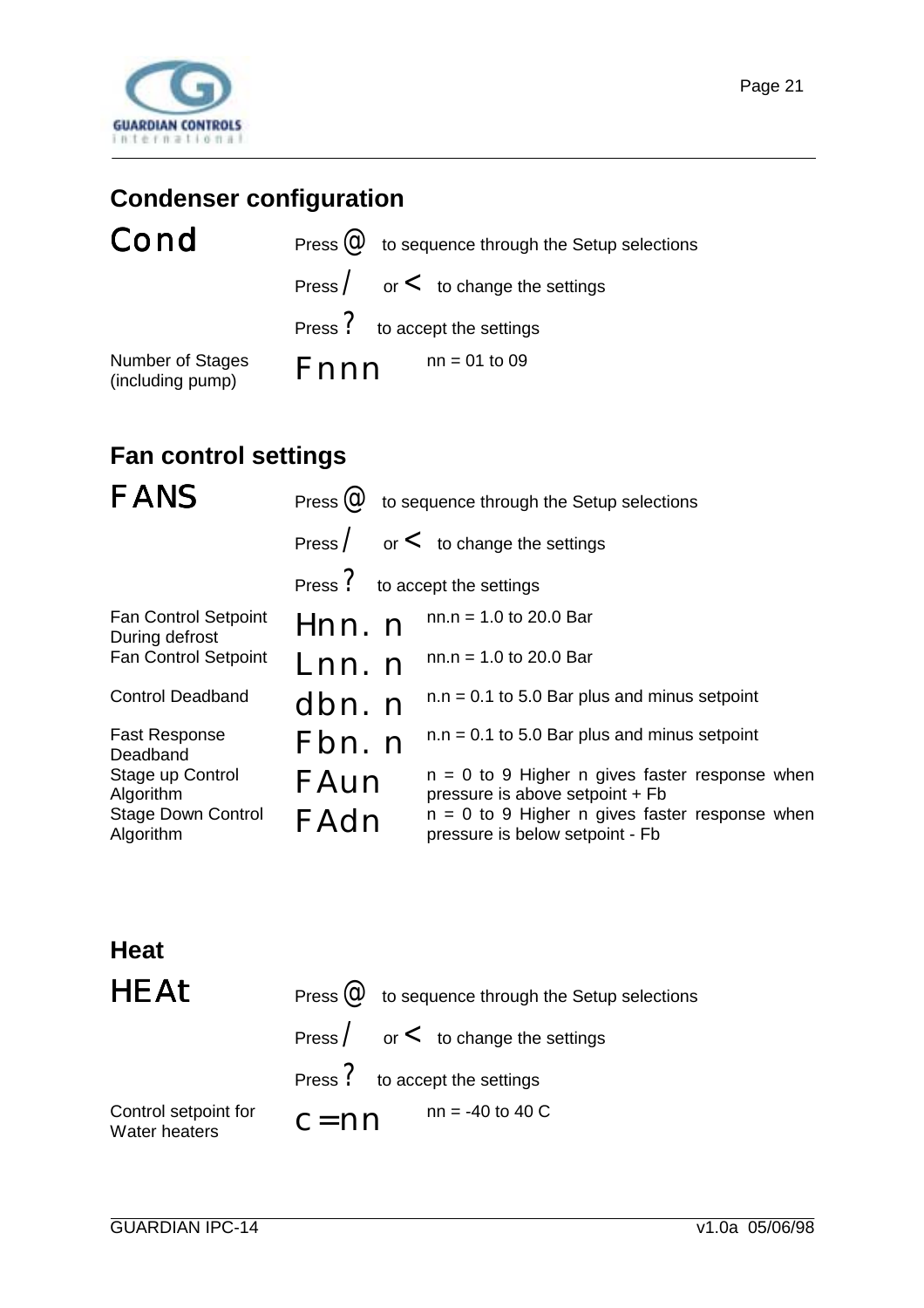<span id="page-21-0"></span>

| <b>Delay</b>                          |                                                                     |
|---------------------------------------|---------------------------------------------------------------------|
| <b>DELY</b>                           | Press $\omega$ to sequence through the Setup selections             |
|                                       | Press $\sim$ or $\lt$ to change the settings                        |
|                                       | Press ? to accept the settings                                      |
| Stage delay                           | $n.n = 0.1$ to 3.0 tenths of minutes.(0.1=6 seconds)<br>fdn. n      |
| Time delay for<br>second heater stage | $nn = 00$ to 99 minutes<br>Hdnn                                     |
| <b>FAnP</b>                           |                                                                     |
| FAnP                                  | Press $\omega$ to sequence through the Setup selections             |
|                                       | Press $\sqrt{\ }$ or $\lt$ to change the settings                   |
|                                       | Press ? to accept the settings                                      |
| Fan Pressure Alarm                    | Discharge Pressure Hi-alarm limit<br>Hnn. n<br>$nn.n = 1.0$ to 20.0 |
| Fan Pressure Trip                     | Discharge Pressure Hi-trip limit<br>tnn.n<br>$nn.n = 1.0$ to 20.0   |
| tESt                                  |                                                                     |

| tESt     | Press $\omega$ to sequence through the relay selections     |  |  |  |
|----------|-------------------------------------------------------------|--|--|--|
|          | Repeatedly press $\Omega$ to switch the relays on and off   |  |  |  |
| Relay R1 | 10FF 1/on                                                   |  |  |  |
| Relay R2 | 20FF 2/on                                                   |  |  |  |
|          | etc. to                                                     |  |  |  |
| Relay d  | $d$ OFF $d$ /on                                             |  |  |  |
|          | All outputs return to automatic control when SETUP is ended |  |  |  |

# **End**

End/ Return from Setup to normal operation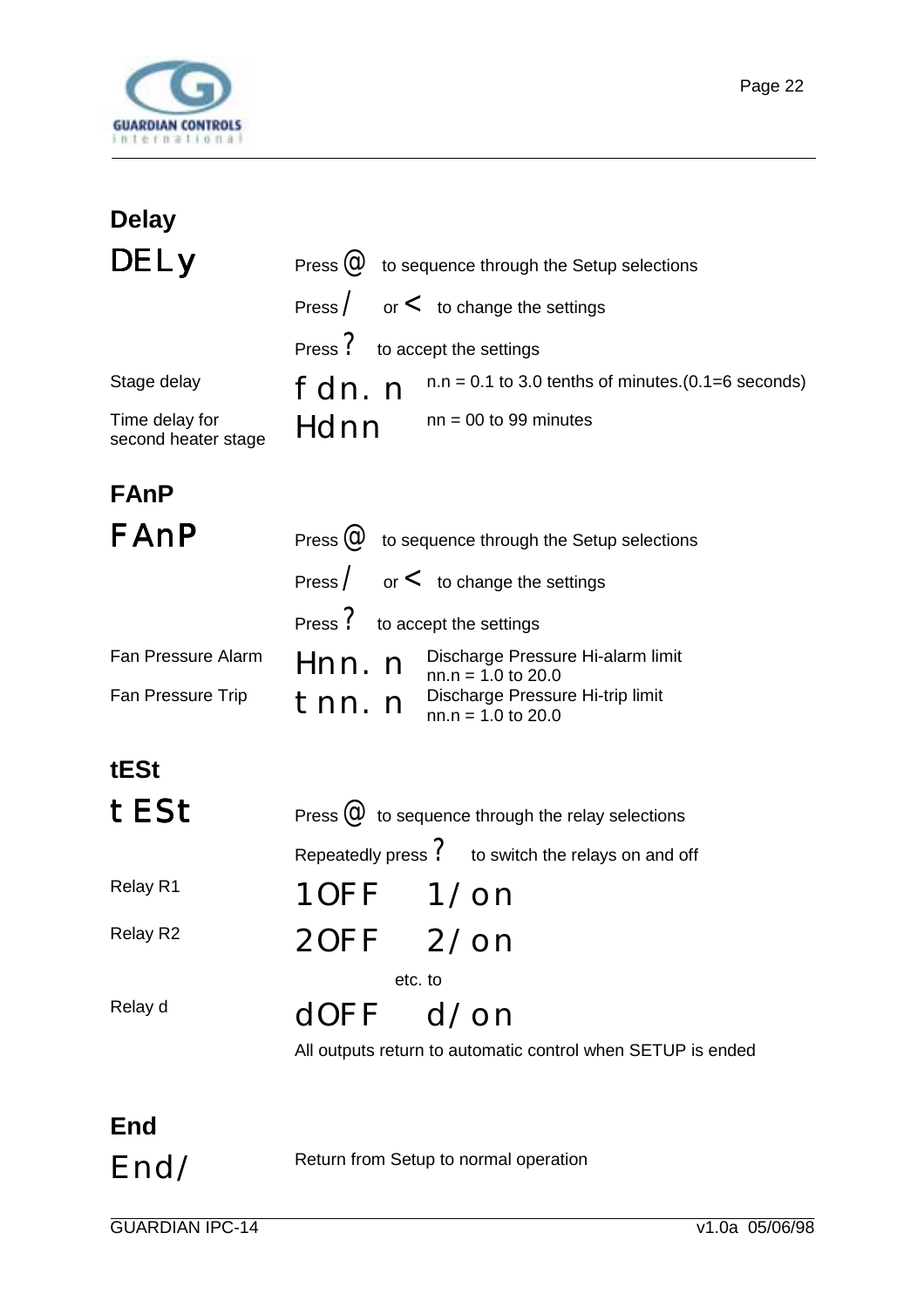<span id="page-22-0"></span>

### **PP11 Menu**

|                                       |             | Press $\omega$ to sequence through the following PP11 menu selections |
|---------------------------------------|-------------|-----------------------------------------------------------------------|
|                                       |             | Press ? to select the displayed menu                                  |
| Communications                        | conn        | Page 23                                                               |
| Real time clock                       | rtc/        | Page 23                                                               |
| <b>Pressure Transducer</b><br>Scaling | <b>SCAL</b> | Page 24                                                               |
|                                       | Fnd/        | Return to normal operation                                            |

# **Communications**

|      | Press $\omega$ to sequence through the Setup selections |
|------|---------------------------------------------------------|
|      | Press $\angle$ or $\lt$ to change the settings          |
|      | Press ? to accept the settings                          |
| Lnnn | $nnn = 00$ to 255                                       |
| Hnnn | $nnn = 00$ to 255                                       |
|      |                                                         |

#### **rtc**

| rtc/                       |                                | Press $\omega$ to sequence through the Setup selections |
|----------------------------|--------------------------------|---------------------------------------------------------|
|                            |                                | Press $\angle$ or $\lt$ to change the settings          |
|                            | Press ? to accept the settings |                                                         |
| Real clock time hours      | rhnn                           | $nn = 0$ to 23 hrs                                      |
| Real clock time<br>minutes | rtnn                           | $nn = 0$ to 59 mins                                     |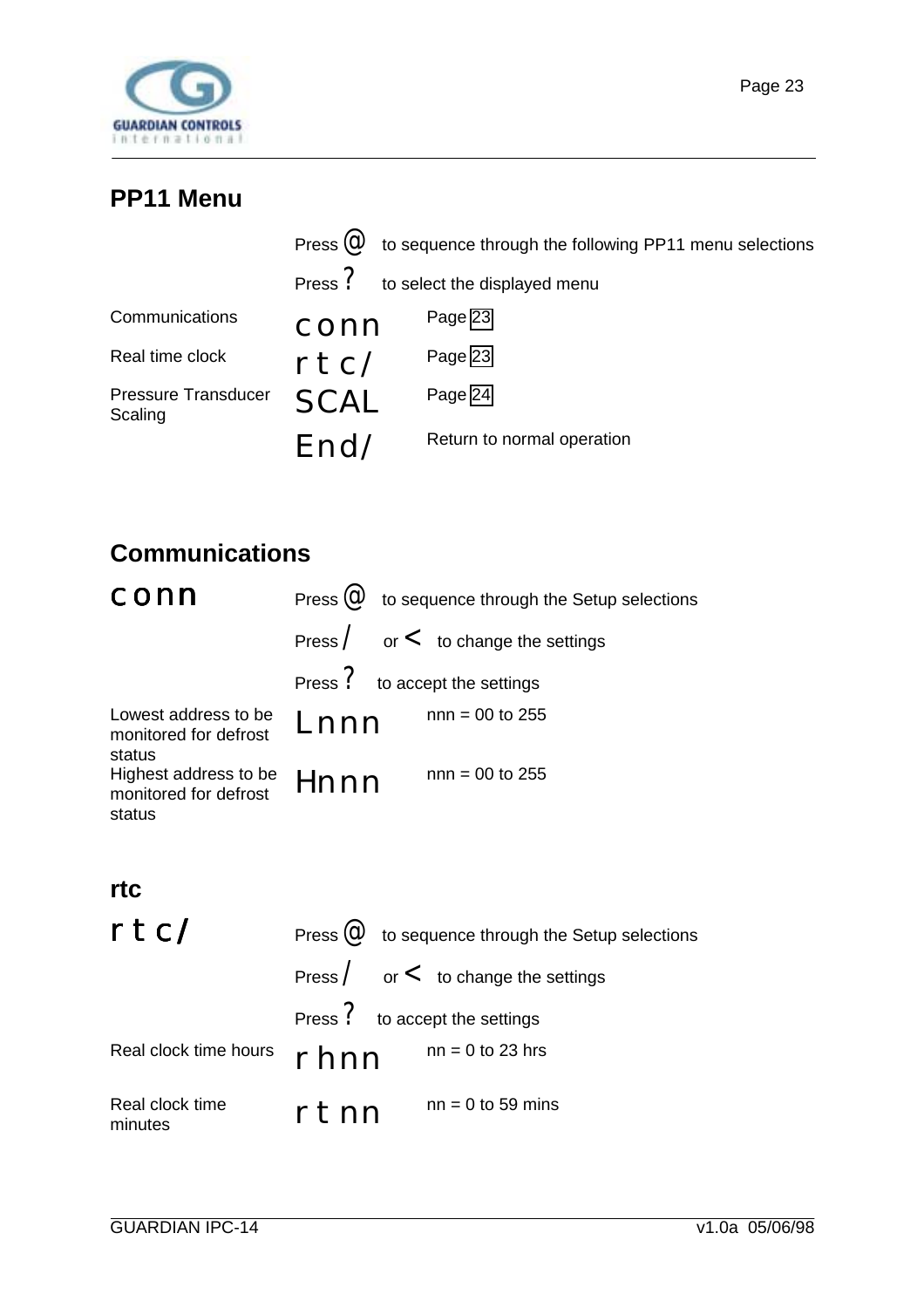<span id="page-23-0"></span>

### **Pressure Transducer Scaling**

| <b>SCA</b>            | Press ? at each Pn display to further display the L and H values                                                                  |  |  |  |  |  |
|-----------------------|-----------------------------------------------------------------------------------------------------------------------------------|--|--|--|--|--|
|                       | Press the $\angle$ or $\lt$ to change the L settings then press ? to<br>confirm the changes. Press $@$                            |  |  |  |  |  |
|                       | Press the $\angle$ or $\lt$ to change the H settings then press ? to<br>confirm the changes. Press $@$ to sequence to the next Pn |  |  |  |  |  |
| Pressure Transducer 1 | $=$ P1 $=$                                                                                                                        |  |  |  |  |  |
| Pressure at 4 mA      | $nn = -1$ to 24 Bar<br>$L = nn$                                                                                                   |  |  |  |  |  |
| Pressure at 20 mA     | $nn = -1$ to 24 Bar<br>$H = nn$                                                                                                   |  |  |  |  |  |
|                       | And so on to                                                                                                                      |  |  |  |  |  |
| Pressure Transducer 4 | $=$ P4 $=$                                                                                                                        |  |  |  |  |  |
| Pressure at 4 mA      | $nn = -1$ to 24 Bar<br>$L = nn$                                                                                                   |  |  |  |  |  |
| Pressure at 20 mA     | $nn = -1$ to 24 Bar<br>$H = nn$                                                                                                   |  |  |  |  |  |
| ᄃᇰᆗ                   |                                                                                                                                   |  |  |  |  |  |

**End**

End/ Return from Setup to normal operation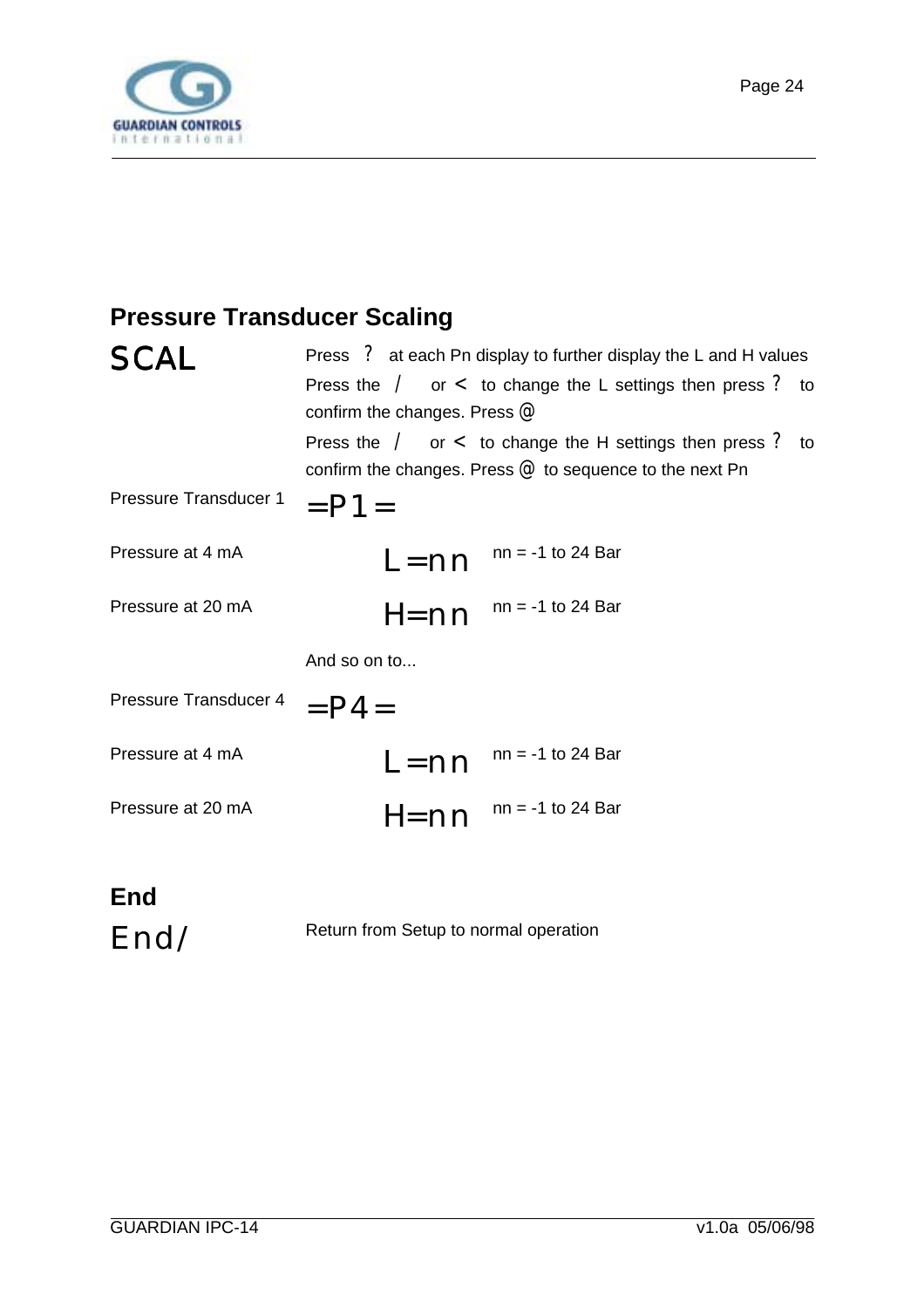# <span id="page-24-0"></span>**COMMUNICATIONS**

Communication facilities are available for interrogation of pressures, temperatures, status and modification/display of setpoints, limits and loop settings. All communication is via a multi-drop RS485 link which connects all IPC-14 units in series with all other Guardian units.

 Communications commands and replies are checked for parity and block length and automatically retransmit if errors are detected.

Each IPC-14 has a unique unit number address Annn and System Number Snn which is used to select the appropriate unit for interrogation or modification. Snn is system no. 1-80 Annn is address 1-255

Some communication commands may use 'wildcard' stub number 99 and 'wildcard' case number 9 to access all systems on the highway or all addresses within a system.

IPC-14 units are inactive until they are addressed.

GUARDIAN Autograph Refrigeration Monitor Communication commands available are:-

a) Transmit Unit Status which replies with command plus humidity, status & air temperature.

b) Transmit Values which replies with address plus latest signed temperature values ,time, trip states, relay states and internal status.

c) Transmit Set points, which replies with set points and limits

Uuu addresses may not be changed via the link.

d) Receive set points with new set point values from controller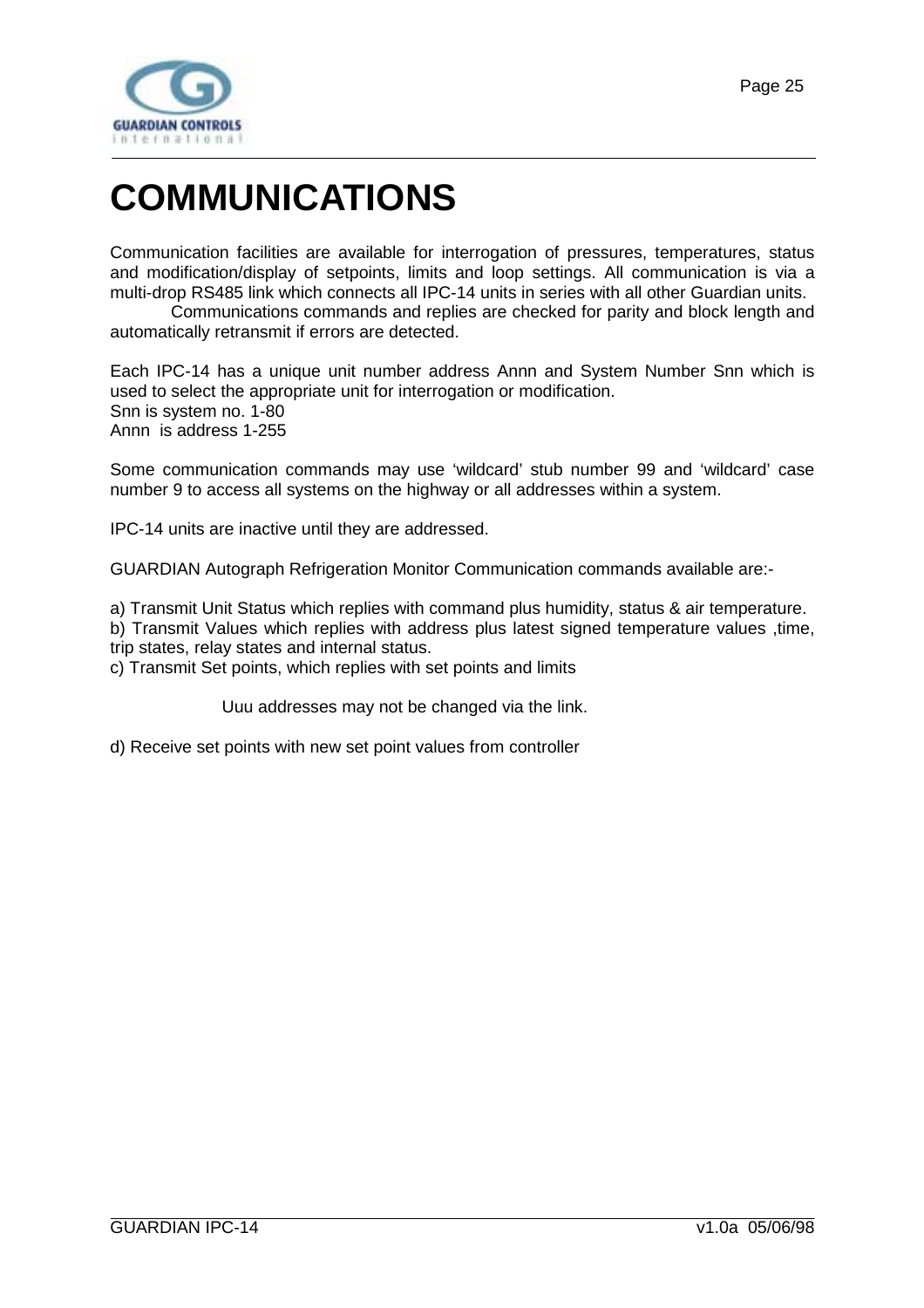<span id="page-25-0"></span>

# **Setup / commissioning Parameters**

IPC14 Condenser fan settings.

#### **PP05 Normal Menu Settings**

| v |  |  |
|---|--|--|

|       |                                   | unit | <b>ACTUAL</b><br>settings | Defaul<br>setting | Min.<br>settin<br>g | Max.<br>settin<br>g |
|-------|-----------------------------------|------|---------------------------|-------------------|---------------------|---------------------|
| Uni t | Model type selection              |      |                           | <b>iuC</b>        | <b>iuC</b>          | rfan                |
|       | <b>CFAn=Condenser Fan control</b> |      |                           |                   |                     |                     |
|       | Hardware type                     |      |                           | iP20              | iP20                | iP14                |
|       | $CFAn=iP14$                       |      |                           |                   |                     |                     |
|       | Stub number                       |      | Sn                        | Sn 01             | <b>Sn 01</b>        | <b>Sn 80</b>        |
|       | Case number (normally 1.)         |      | Cn                        | Cn 01             | Cn 01               | Cn 04               |
|       | Autograph address number          |      | A                         | A255              | A 00                | A255                |
|       | <b>Monitor Comms Protocol</b>     |      |                           | Agt               | Agt                 | none                |
|       |                                   |      |                           |                   |                     |                     |

|      | Condenser settings   | unit | <b>ACTUAL</b><br>settings | Defaul<br>setting | Min.<br>settin | Max.<br>settin |
|------|----------------------|------|---------------------------|-------------------|----------------|----------------|
| Cond | Number of fan stages |      | Fn                        |                   |                | 3              |

|      |                                     | unit | <b>ACTUAL</b><br>settings | Defaul<br>setting | Min.<br>settin<br>g | Max.<br>settin<br>g |
|------|-------------------------------------|------|---------------------------|-------------------|---------------------|---------------------|
| fAns | Pressure setpoint during defrosting | bar  | Н                         | 11.0              | $\Omega$            | 20.0                |
|      | Pressure setpoint normal operation  | bar  |                           | 8.0               | $\Omega$            | 20.0                |
|      | Pressure dead band                  | bar  | db                        | 0.1               | 0.0                 | 5.0                 |
|      | <b>Pressure Fast band</b>           | bar  | <b>Fb</b>                 | 0.1               | 0.0                 | 5.0                 |
|      | Fast algorithm for stage up         | bar  | <b>Fau</b>                | $\overline{0}$    | $\Omega$            | 9                   |
|      | Fast algorithm for stage down       | bar  | <b>FAu</b>                | $\overline{0}$    | $\Omega$            | 9                   |

| <b>HEAt</b> | Water heater setpoint |             |  | $-40$ | 40 |
|-------------|-----------------------|-------------|--|-------|----|
|             | Heater stage delay    | $mins$ $Hd$ |  |       | 99 |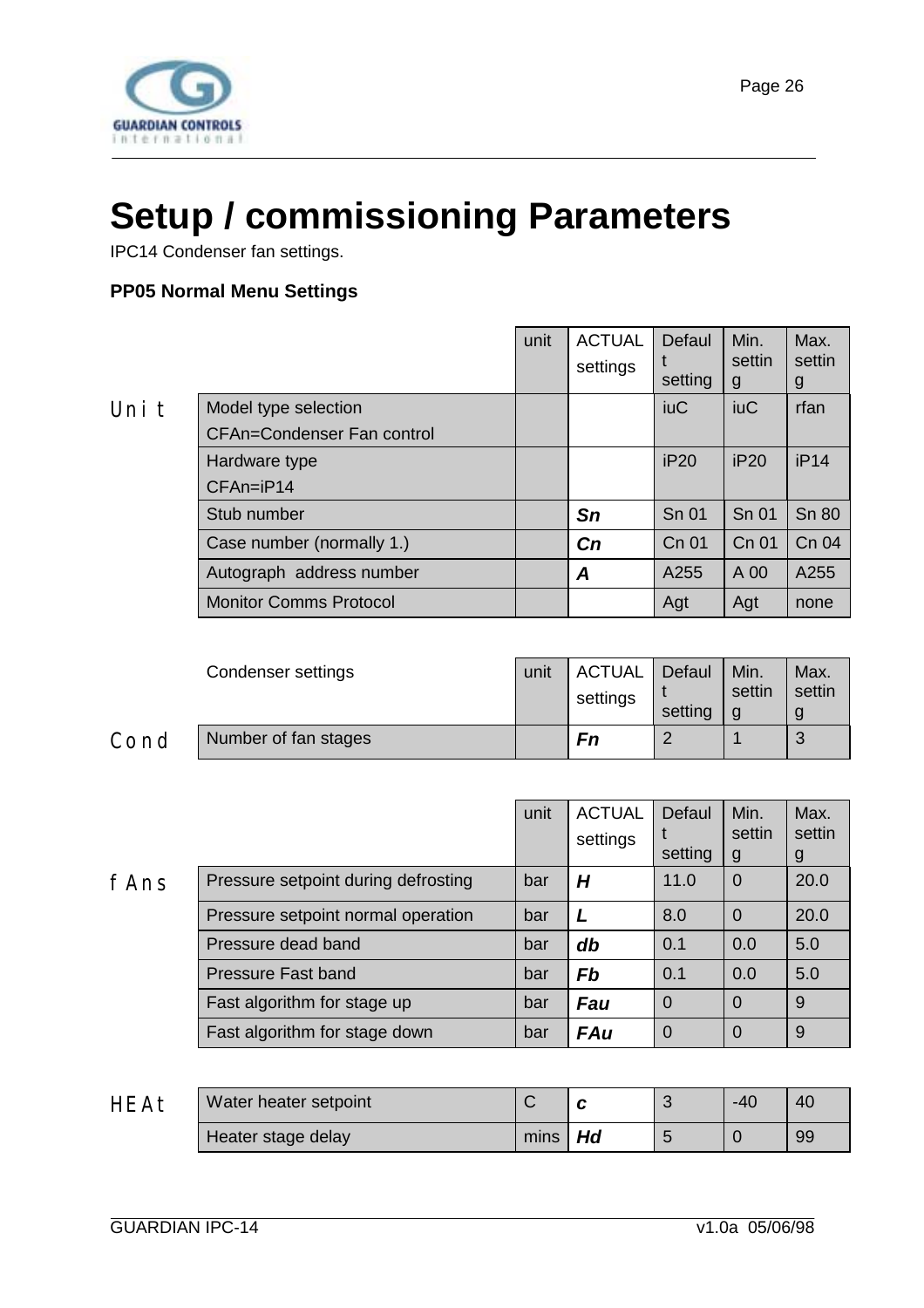

| dELy | Fan stage delay          | mins $ $ <b>Fd</b> |      | 0.5 | 0.0 | 3.0 |
|------|--------------------------|--------------------|------|-----|-----|-----|
|      | Water Heater stage delay | mins $\vert$ Hd    |      |     |     | 99  |
|      | Low differential delay   | mins               | . Pd |     |     | 9.9 |
|      |                          |                    |      |     |     |     |

| FAnP | Pressure High Alarm | bar | $\overline{14}$ | 0.0 | 20.0 |
|------|---------------------|-----|-----------------|-----|------|
|      | Pressure High Trip  | bar | 20.0            |     | 20.0 |